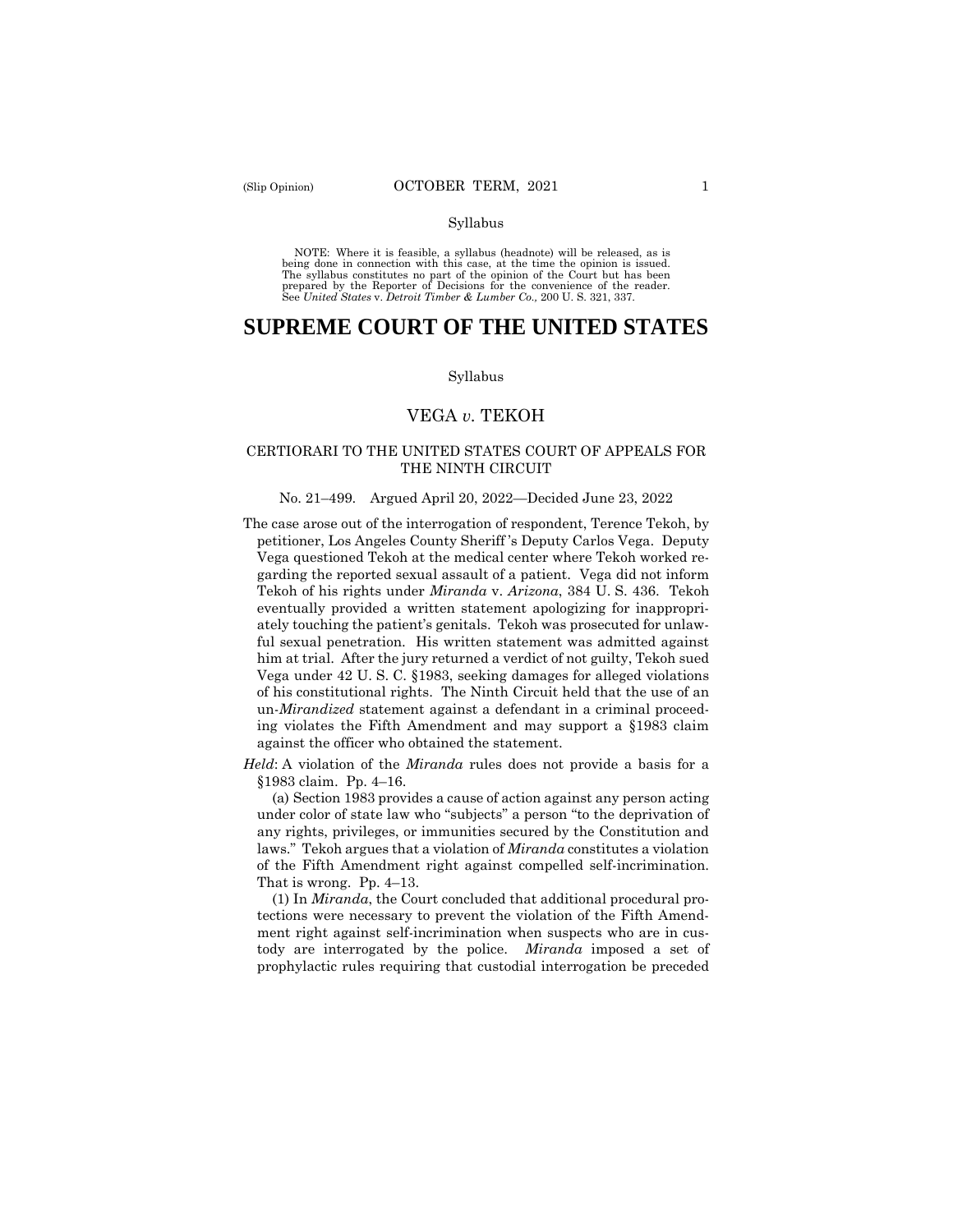chief. 384 U. S., at 444, 479. *Miranda* did not hold that a violation of the interrogation process" and that its decision "in no way create[d] a by now-familiar warnings and disallowing the use of statements obtained in violation of these new rules by the prosecution in its case-inthe rules it established necessarily constitute a Fifth Amendment violation. That makes sense, as an un-*Mirandized* suspect in custody may make self-incriminating statements without any hint of compulsion. The *Miranda* Court stated that the Constitution did not itself require "adherence to any particular solution for the inherent compulsions of constitutional straitjacket." *Id*., at 467. Since *Miranda*, the Court has repeatedly described *Miranda* rules as "prophylactic." Pp. 4–7.

(2) After *Miranda*, the Court engaged in the process of charting the dimensions of these new prophylactic rules, and, in doing so, weighed the benefits and costs of any clarification of the prophylactic rules' scope. See *Maryland* v. *Shatzer*, 559 U. S. 98, 106. Some post-*Miranda* decisions found that the balance of interests justified restrictions that would not have been possible if *Miranda* described the Fifth Amendment right as opposed to a set of rules designed to protect that right. For example, in *Harris* v. *New York*, 401 U. S. 222, 224– 226, the Court held that a statement obtained in violation of *Miranda*  could be used to impeach the testimony of a defendant, even though an involuntary statement obtained in violation of the Fifth Amendment could not have been employed in this way. In *Michigan* v. *Tucker*, 417 U. S. 443, 450–452, n. 26, the Court held that the "fruits" of an un-*Mirandized* statement can be admitted. In doing so, the Court distinguished police conduct that "abridge[s] [a person's] constitutional privilege against compulsory self-incrimination" from conduct that "depart[s] only from the prophylactic standards later laid down by this Court in *Miranda* to safeguard that privilege." 417 U. S., at 445–446. Similarly, in *Oregon* v. *Elstad*, 470 U. S. 298, the Court, following the reasoning in *Tucker*, refused to exclude a signed confession and emphasized that an officer's error "in administering the prophylactic *Miranda* procedures ... should not breed the same irremediable consequences as police infringement of the Fifth Amendment itself." *Id*., at 309.

 to impeach. The Court acknowledged that *Miranda* warnings are While many of the Court's decisions imposed limits on *Miranda*'s prophylactic rules, other decisions found that the balance of interests called for expansion. For example, in *Doyle* v. *Ohio*, 426 U. S. 610, the Court held that silence following a *Miranda* warning cannot be used "prophylactic," 426 U. S., at 617, but it found that allowing the use of post-warning silence would undermine the warnings' implicit promise that silence would not be used to convict. *Id.,* at 618. Likewise, in *Withrow* v. *Williams*, 507 U. S. 680, the Court rejected an attempt to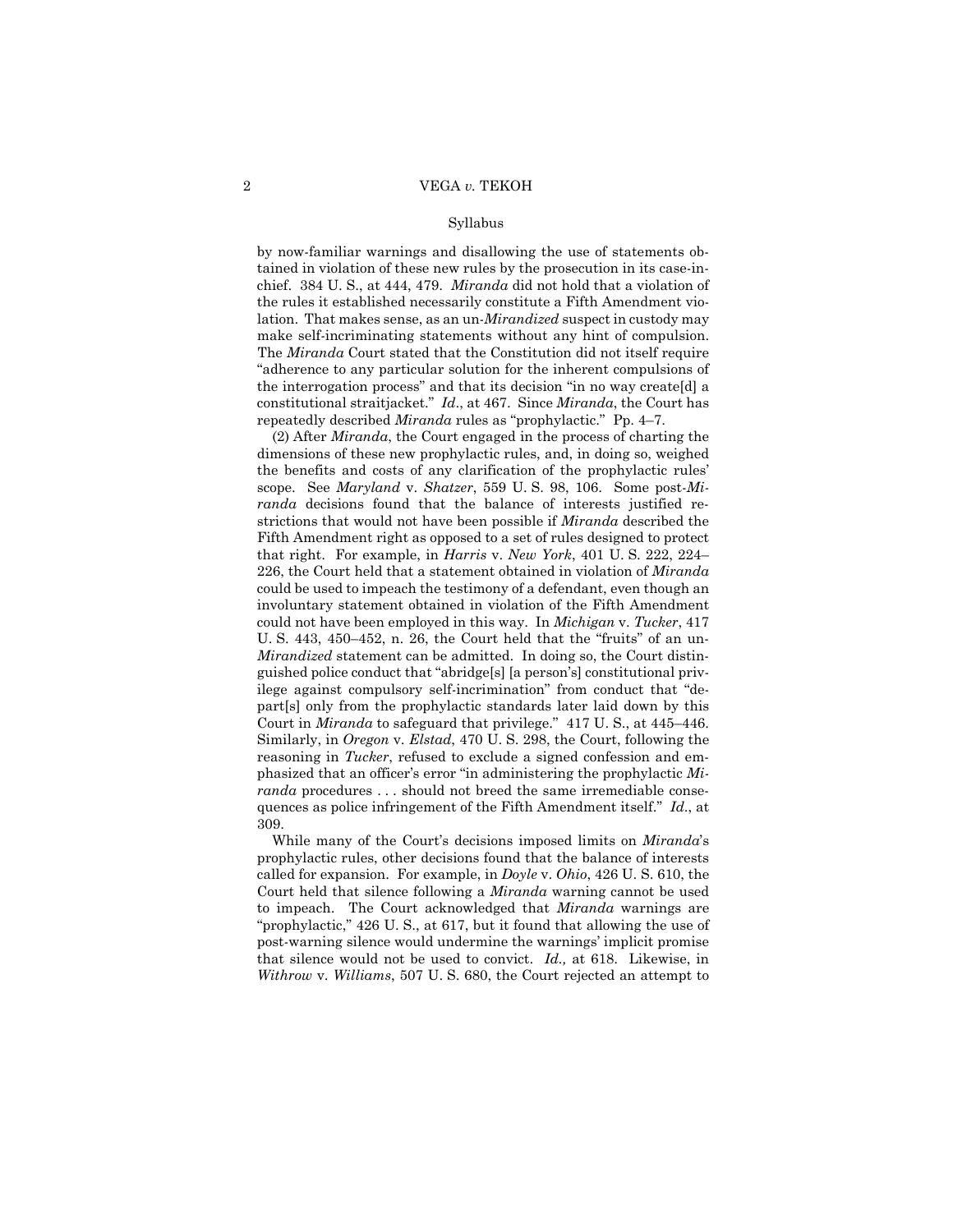and engage in cost-benefit analysis to define their scope. Pp. 7–11. restrict *Miranda*'s application in collateral proceedings based on the reasoning in *Stone* v. *Powell*, 428 U. S. 465 (1976). Once again acknowledging that *Miranda* adopted prophylactic rules, the Court balanced the competing interests and found that the costs of adopting a *Stone*-like rule outweighed any benefits. In sum, the Court's post-*Miranda* cases acknowledge the prophylactic nature of the *Miranda* rules

(3) The Court's decision in *Dickerson* v. *United States*, 530 U. S. 428, did not upset the firmly established prior understanding of *Miranda*  as a prophylactic decision. *Dickerson* involved a federal statute, 18 U. S. C. §3501, that effectively overruled *Miranda* by making the admissibility of a statement given during custodial interrogation turn solely on whether it was made voluntarily. 530 U. S., at 431–432. The Court held that Congress could not abrogate *Miranda* by statute because *Miranda* was a "constitutional decision" that adopted a "constitutional rule," 530 U. S., at 438–439, and the Court noted that these rules could not have been made applicable to the States if they did not have that status, see *ibid*. At the same time, the Court made it clear that it was not equating a violation of the *Miranda* rules with an outright Fifth Amendment violation. Instead, the *Dickerson* Court described the *Miranda* rules as "constitutionally based" with "constitutional underpinnings," 530 U. S., at 440, and n. 5. Those formulations obviously avoided saying that a *Miranda* violation is the same as a violation of the Fifth Amendment right. *Miranda* was a "constitutional decision" and it adopted a "constitutional rule" in the sense that the decision was based on the Court's judgment about what is required to safeguard that constitutional right. And when the Court adopts a constitutional prophylactic rule of this nature, *Dickerson* concluded, the rule has the status of a "La[w] of the United States" that is binding on the States under the Supremacy Clause (as *Miranda* implicitly held, since three of the four decisions it reversed came from state court, 384 U. S., at 491–494, 497–499), and the rule cannot be altered by ordinary legislation. *Dickerson* thus asserted a bold and controversial claim that this Court has the authority to create constitutionally based prophylactic rules that bind both federal and state courts—but *Dickerson* cannot be understood any other way consistent with the Court's prior decisions. Subsequent cases confirm that *Dickerson* did not upend the Court's understanding of the *Miranda* rules as prophylactic. In sum, a violation of *Miranda* does not necessarily constitute a violation of the Constitution, and therefore such a violation does not constitute "the deprivation of [a] right . . . secured by the Constitution" for purposes of §1983. Pp. 11–13.

(b) A §1983 claim may also be based on "the deprivation of any rights . . . secured by the . . . *laws*." But the argument that *Miranda* rules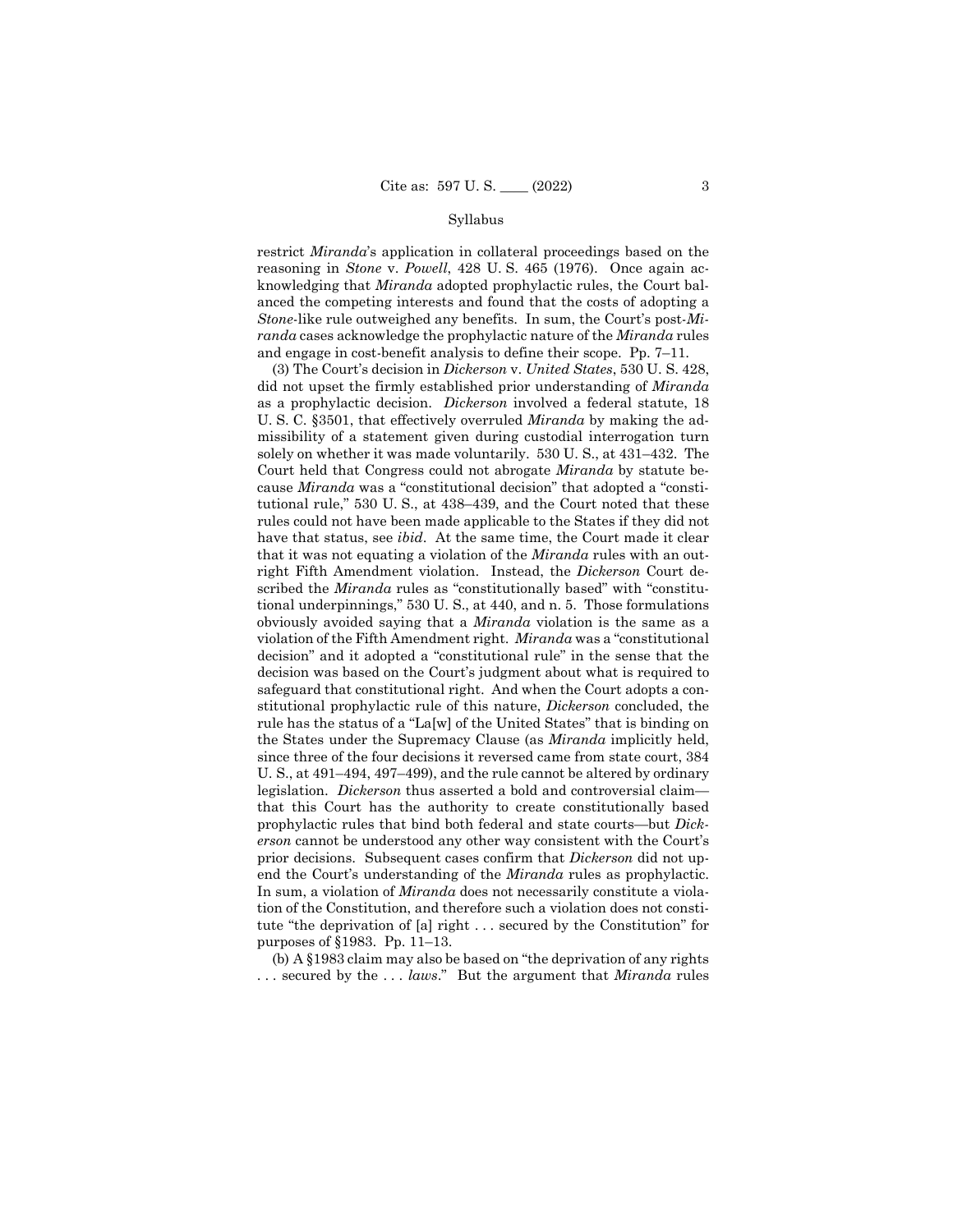constitute federal "law" that can provide the ground for a §1983 claim cannot succeed unless Tekoh can persuade the Court that this "law" should be expanded to include the right to sue for damages under §1983. "A judicially crafted" prophylactic rule should apply "only where its benefits outweigh its costs," *Shatzer*, 559 U. S., at 106. Here, while the benefits of permitting the assertion of *Miranda* claims under §1983 would be slight, the costs would be substantial. For example, allowing a claim like Tekoh's would disserve "judicial economy," *Parklane Hosiery Co*. v. *Shore*, 439 U. S. 322, 326, by requiring a federal judge or jury to adjudicate a factual question (whether Tekoh was in custody when questioned) that had already been decided by a state court. Allowing §1983 suits based on *Miranda* claims could also present many procedural issues. *Miranda* and its progeny provide sufficient protection for the Fifth Amendment right against compelled selfincrimination. Pp. 13–16.

985 F. 3d 713, reversed and remanded.

ALITO, J., delivered the opinion of the Court, in which ROBERTS, C. J., and THOMAS, GORSUCH, KAVANAUGH, and BARRETT, JJ., joined. KAGAN, J., filed a dissenting opinion, in which BREYER and SOTOMAYOR, JJ., joined.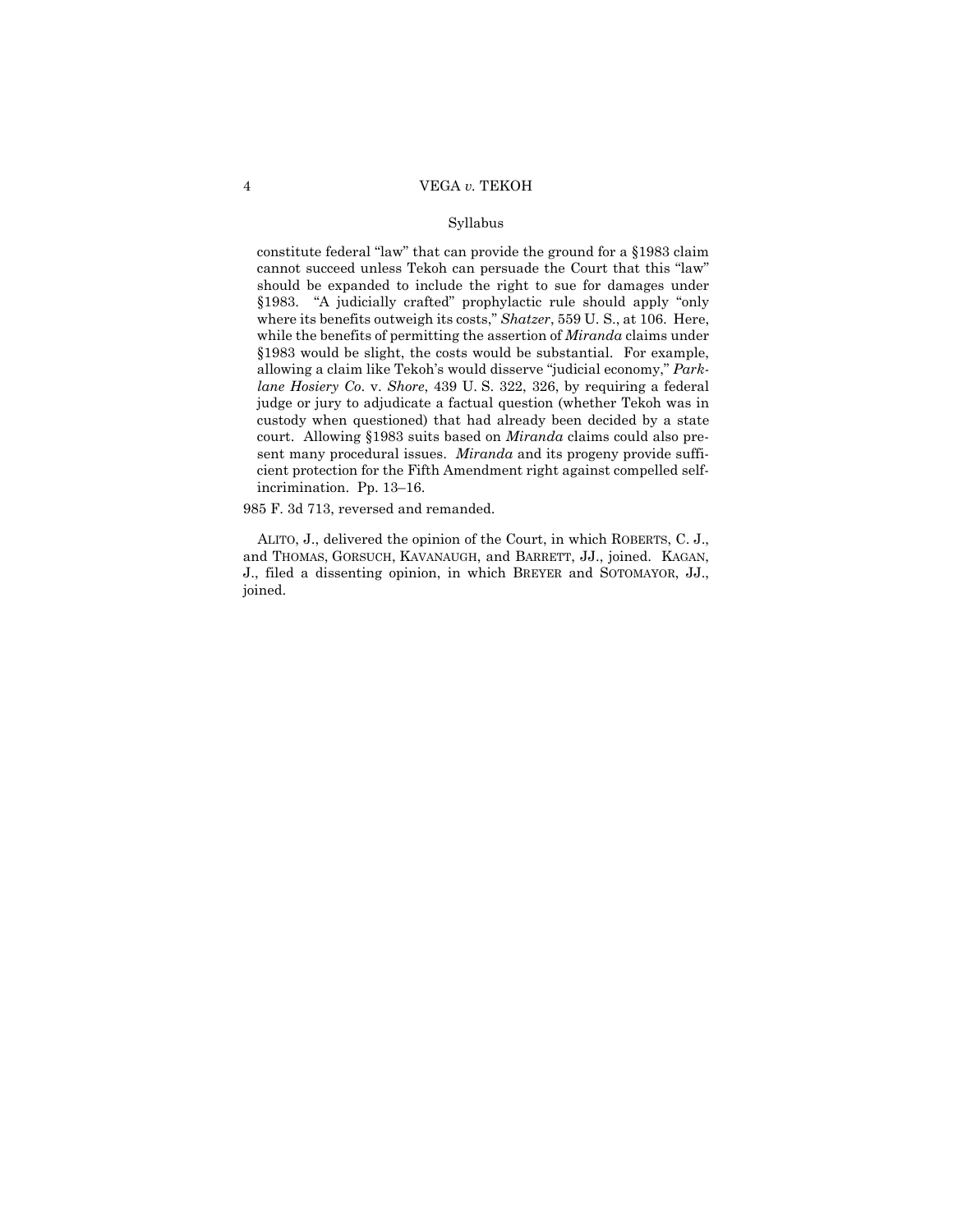NOTICE: This opinion is subject to formal revision before publication in the preliminary print of the United States Reports. Readers are requested to notify the Reporter of Decisions, Supreme Court of the United States, Wash-ington, D. C. 20543, of any typographical or other formal errors, in order that corrections may be made before the preliminary print goes to press.

# $\frac{1}{2}$  , where  $\frac{1}{2}$ **SUPREME COURT OF THE UNITED STATES**

## $\frac{1}{2}$  ,  $\frac{1}{2}$  ,  $\frac{1}{2}$  ,  $\frac{1}{2}$  ,  $\frac{1}{2}$  ,  $\frac{1}{2}$ No. 21–499

# CARLOS VEGA, PETITIONER *v.* TERENCE B. TEKOH

# ON WRIT OF CERTIORARI TO THE UNITED STATES COURT OF APPEALS FOR THE NINTH CIRCUIT

[June 23, 2022]

# JUSTICE ALITO delivered the opinion of the Court.

This case presents the question whether a plaintiff may sue a police officer under Rev. Stat. §1979, 42 U. S. C. §1983, based on the allegedly improper admission of an "un-*Mirandized*<sup>"1</sup> statement in a criminal prosecution. The case arose out of the interrogation of respondent, Terence Tekoh, by petitioner, Los Angeles County Sheriff 's Deputy Carlos Vega. Deputy Vega questioned Tekoh at his place of employment and did not give him a *Miranda* warning. Tekoh was prosecuted, and his confession was admitted into evidence, but the jury returned a verdict of not guilty. Tekoh then sued Vega under §1983, and the United States Court of Appeals for the Ninth Circuit held that the use of Tekoh's un-*Mirandized* statement provided a valid basis for a §1983 claim against Vega. We now reject this extension of our *Miranda* case law.

I

In March 2014, Tekoh was working as a certified nursing assistant at a Los Angeles medical center. When a female patient accused him of sexually assaulting her, the hospital

<sup>—————— 1</sup>See *Miranda* v. *Arizona*, 384 U. S. 436 (1966).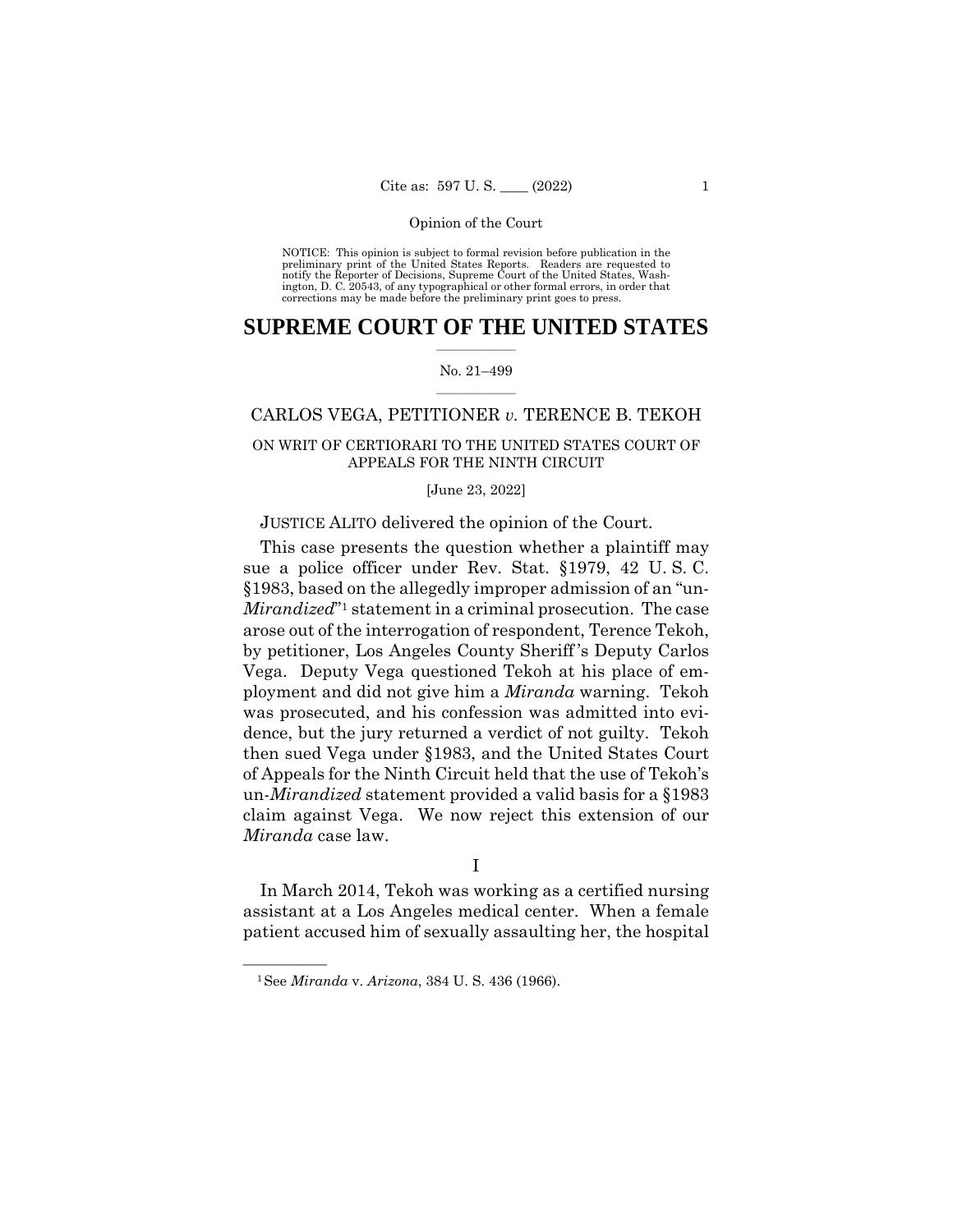# 2 VEGA *v.* TEKOH

## Opinion of the Court

staff reported the accusation to the Los Angeles County Sheriff 's Department, and Deputy Vega responded. Vega questioned Tekoh at length in the hospital, and Tekoh eventually provided a written statement apologizing for inappropriately touching the patient's genitals. The parties dispute whether Vega used coercive investigatory techniques to extract the statement, but it is undisputed that he never informed Tekoh of his rights under *Miranda* v. *Arizona*, 384 U. S. 436 (1966), which held that during a custodial interrogation police officers must inform a suspect that "he has the right to remain silent, that anything he says can be used against him in a court of law, that he has the right to the presence of an attorney, and that if he cannot afford an attorney one will be appointed for him prior to any questioning." *Id.*, at 479.

 confession. This trial resulted in acquittal, and Tekoh then Tekoh was arrested and charged in California state court with unlawful sexual penetration. At Tekoh's first trial, the judge held that *Miranda* had not been violated because Tekoh was not in custody when he provided the statement, but the trial resulted in a mistrial. When Tekoh was retried, a second judge again denied his request to exclude the brought this action under 42 U. S. C. §1983 against Vega and several other defendants seeking damages for alleged violations of his constitutional rights, including his Fifth Amendment right against compelled self-incrimination.

When this §1983 case was first tried, the jury returned a verdict in favor of Vega, but the judge concluded that he had given an improper jury instruction and thus granted a new trial. Before the second trial, Tekoh asked the court to instruct the jury that it was required to find that Vega violated the Fifth Amendment right against compelled selfincrimination if it determined that he took a statement from Tekoh in violation of *Miranda* and that the statement was then improperly used against Tekoh at his criminal trial. The District Court declined, reasoning that *Miranda*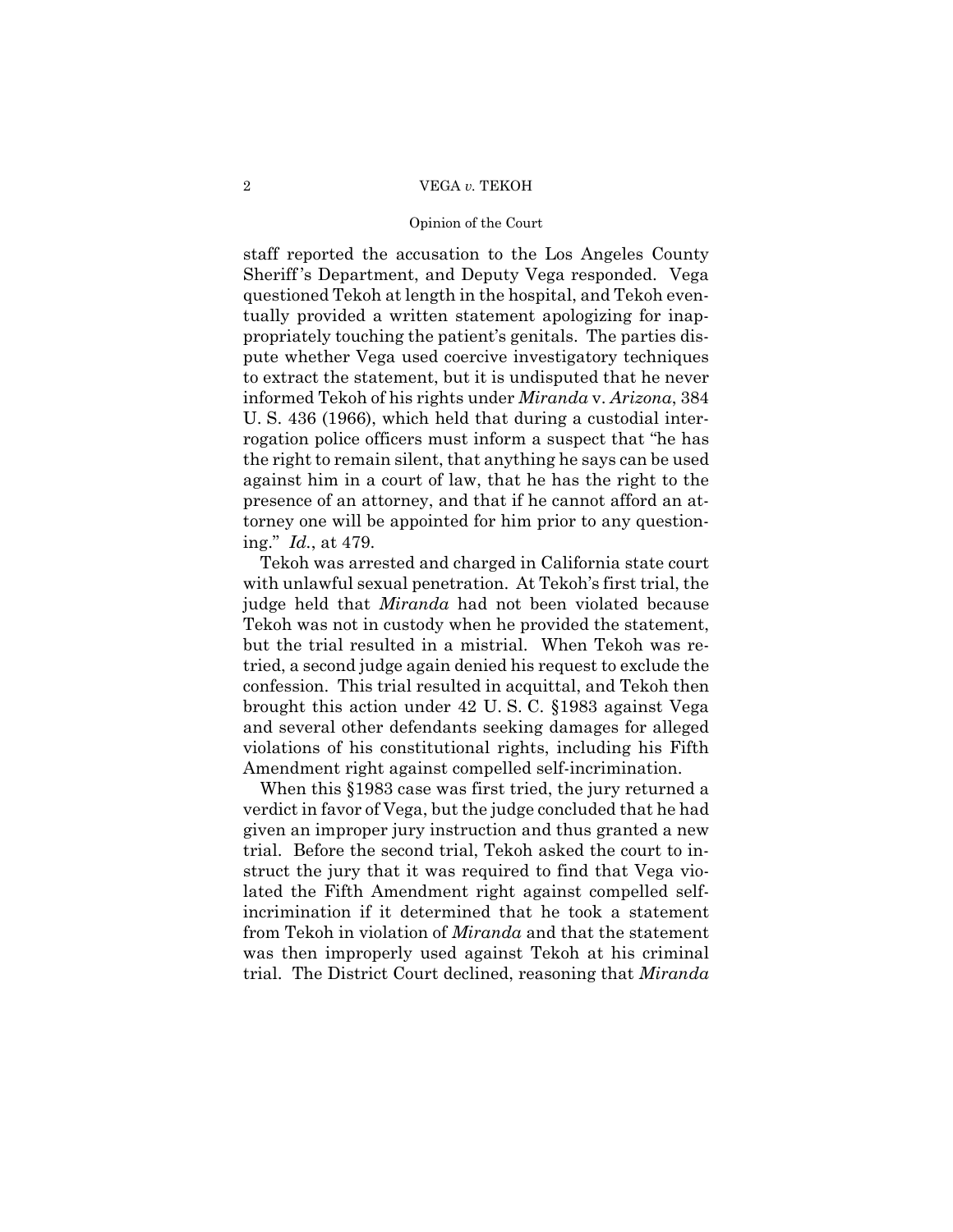established a prophylactic rule and that such a rule could not alone provide a ground for §1983 liability. Instead, the jury was asked to decide whether Tekoh's Fifth Amendment right had been violated. The court instructed the jury to determine, based on "the totality of all the surrounding circumstances," whether Tekoh's statement had been "improperly coerced or compelled," and the court explained that "[a] confession is improperly coerced or compelled . . . if a police officer uses physical or psychological force or threats not permitted by law to undermine a person's ability to exercise his or her free will." App. to Pet. for Cert. 119a. The jury found in Vega's favor, and Tekoh appealed.

A Ninth Circuit panel reversed, holding that the "use of an un-*Mirandized* statement against a defendant in a criminal proceeding violates the Fifth Amendment and may support a §1983 claim" against the officer who obtained the statement. *Tekoh* v. *County of Los Angeles*, 985 F. 3d 713, 722 (2021). The panel acknowledged that this Court has repeatedly said that *Miranda* adopted prophylactic rules designed to protect against constitutional violations and that the decision did not hold that the contravention of those rules necessarily constitutes a constitutional violation. See 985 F. 3d, at 719–720. But the panel thought that our decision in *Dickerson* v. *United States*, 530 U. S. 428 (2000), "made clear that the right of a criminal defendant against having an un-*Mirandized* statement introduced in the prosecution's case in chief is indeed a right secured by the Constitution." 985 F. 3d, at 720. Therefore the panel concluded that Tekoh could establish a violation of his Fifth Amendment right against compelled self-incrimination simply by showing that *Miranda* had been violated. See 985 F. 3d, at 720. The panel thus remanded the case for a new trial.

Vega's petition for rehearing en banc was denied, but Judge Bumatay, joined by six other judges, filed a dissent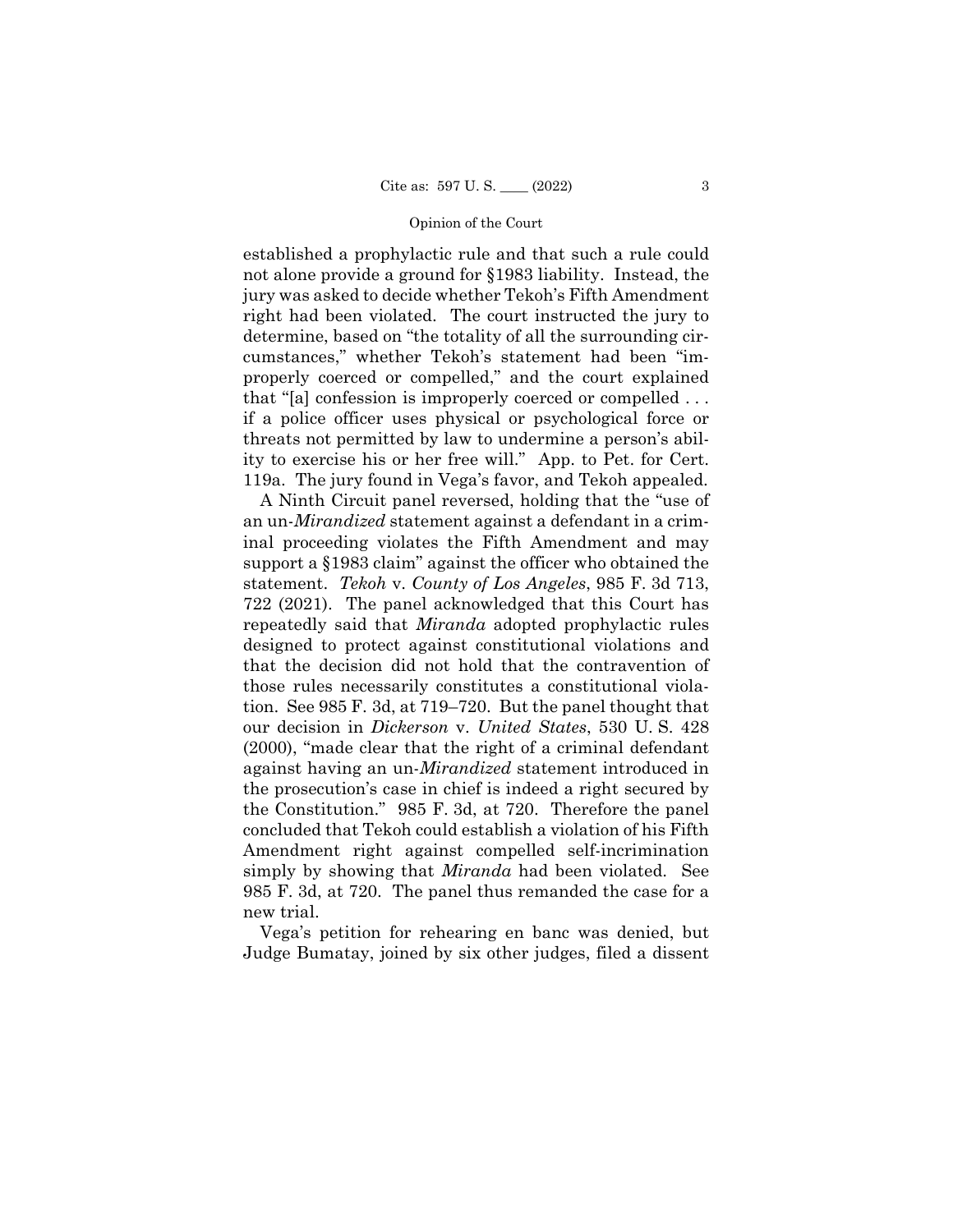from the denial of rehearing. *Tekoh* v. *County of Los Angeles*, 997 F. 3d 1260, 1261, 1264–1272 (CA9 2021). We then granted certiorari. 595 U. S. \_\_\_ (2022).

# II

Section 1983 provides a cause of action against any person acting under color of state law who "subjects" a person or "causes [a person] to be subjected . . . to the deprivation of any rights, privileges, or immunities secured by the Constitution and laws." The question we must decide is whether a violation of the *Miranda* rules provides a basis for a claim under §1983. We hold that it does not.

# A

 If a *Miranda* violation were tantamount to a violation of the Fifth Amendment, our answer would of course be different. The Fifth Amendment, made applicable to the States by the Fourteenth Amendment, *Malloy* v. *Hogan*, 378 U. S. 1, 6 (1964), provides that "[n]o person . . . shall be compelled in any criminal case to be a witness against himself." This Clause "permits a person to refuse to testify against himself at a criminal trial in which he is a defendant" and "also 'privileges him not to answer official questions put to him in any other proceeding, civil or criminal, formal or informal, where the answers might incriminate him in future criminal proceedings.'" *Minnesota* v. *Murphy*, 465 U. S. 420, 426 (1984) (quoting *Lefkowitz* v. *Turley*, 414 U. S. 70, 77 (1973)). In addition, the right bars the introduction against a criminal defendant of out-of-court statements obtained by compulsion. See, *e.g., Bram* v. *United States,* 168 U. S. 532, 565 (1897); *Miranda*, 384 U. S., at 466; *Michigan*  v. *Tucker*, 417 U. S. 433, 440–442 (1974).

In *Miranda*, the Court concluded that additional procedural protections were necessary to prevent the violation of this important right when suspects who are in custody are interrogated by the police. To afford this protection, the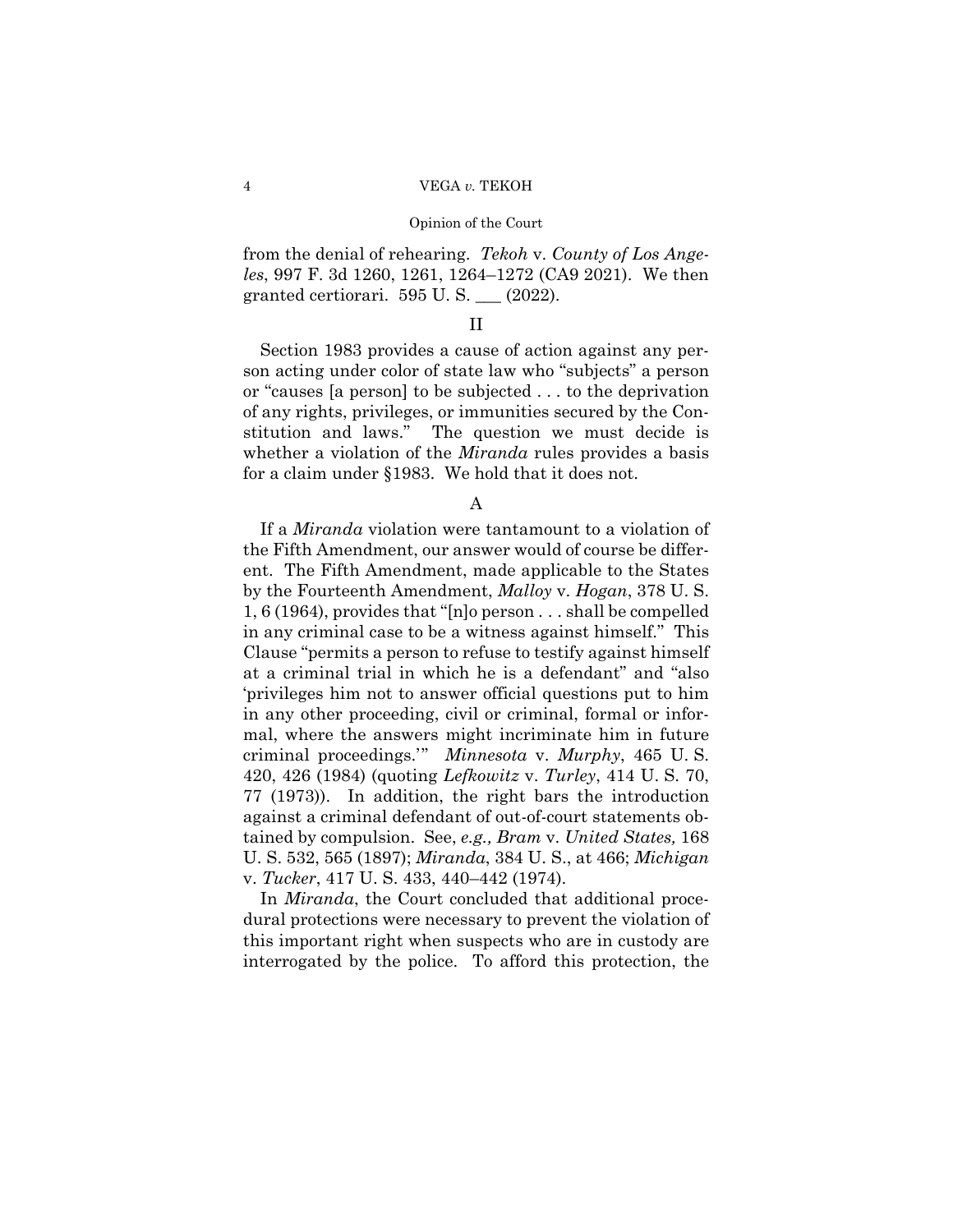Court required that custodial interrogation be preceded by the now-familiar warnings mentioned above, and it directed that statements obtained in violation of these new rules may not be used by the prosecution in its case-in-chief. 384 U. S., at 444, 479.

In this case, the Ninth Circuit held—and Tekoh now argues, Brief for Respondent 20—that a violation of *Miranda*  constitutes a violation of the Fifth Amendment right against compelled self-incrimination, but that is wrong. *Miranda* itself and our subsequent cases make clear that *Miranda* imposed a set of prophylactic rules. Those rules, to be sure, are "constitutionally based," *Dickerson*, 530 U. S., at 440, but they are prophylactic rules nonetheless.

B

*Miranda* itself was clear on this point. *Miranda* did not hold that a violation of the rules it established necessarily constitute a Fifth Amendment violation, and it is difficult to see how it could have held otherwise. For one thing, it is easy to imagine many situations in which an un-*Mirandized* suspect in custody may make selfincriminating statements without any hint of compulsion. In addition, the warnings that the Court required included components, such as notification of the right to have retained or appointed counsel present during questioning, that do not concern self-incrimination *per se* but are instead plainly designed to safeguard that right. And the same is true of *Miranda*'s detailed rules about the waiver of the right to remain silent and the right to an attorney. 384 U. S., at 474–479.

At no point in the opinion did the Court state that a violation of its new rules constituted a violation of the Fifth Amendment right against compelled self-incrimination. Instead, it claimed only that those rules were needed to safeguard that right during custodial interrogation. See *id*., at 439 (describing its rules as "procedures which assure that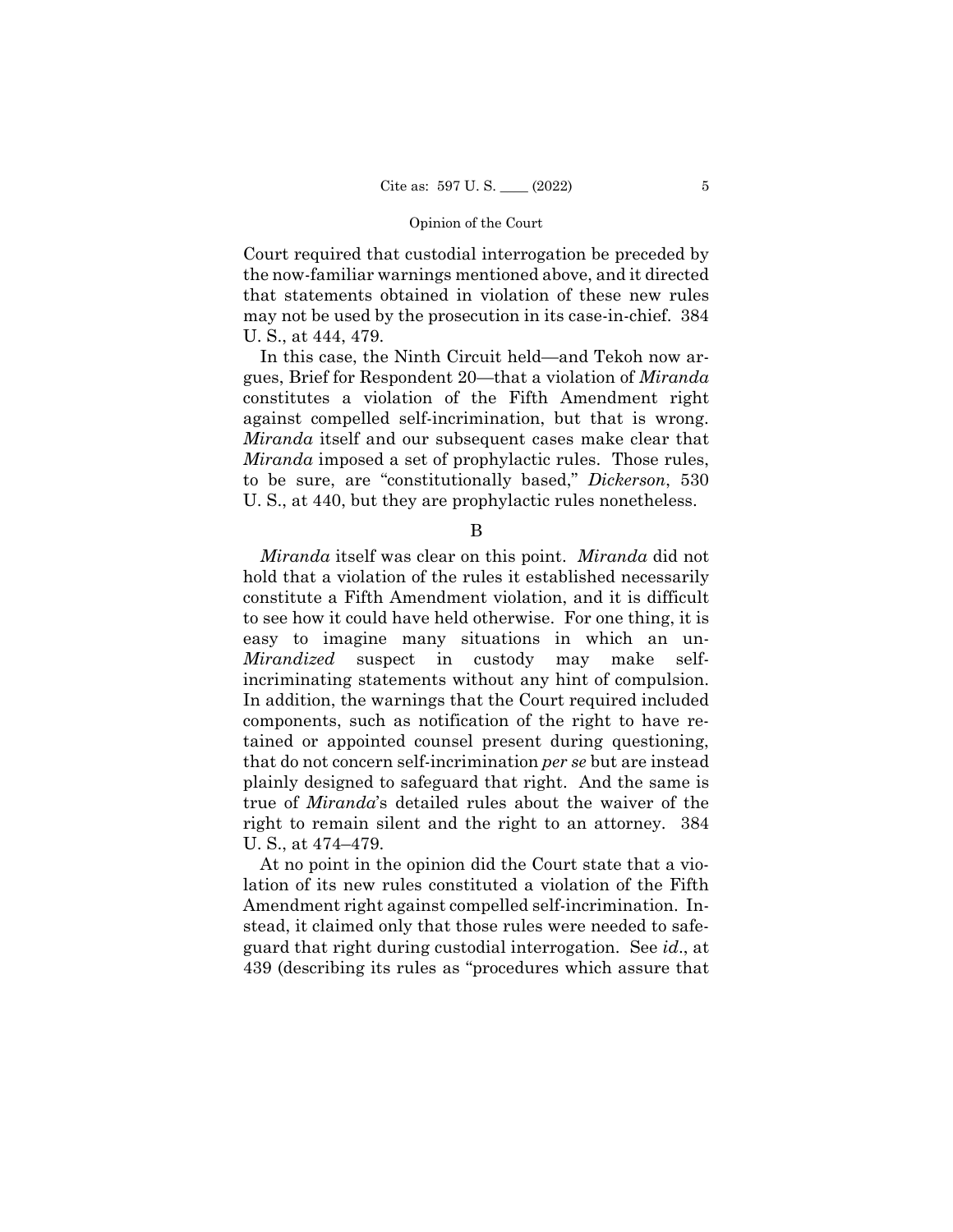# 6 VEGA *v.* TEKOH

### Opinion of the Court

the individual is accorded his privilege under the Fifth Amendment"); *id.*, at 444 (describing rules as "procedural safeguards"); *id*., at 457 ("appropriate safeguards"); *id*., at 458 ("adequate protective devices"); *id*., at 467 ("safeguards").

In accordance with this understanding of the nature of the rules it imposed, the *Miranda* Court stated quite clearly that the Constitution did not itself require "adherence to any particular solution for the inherent compulsions of the interrogation process" and that its decision "in no way create[d] a constitutional straitjacket." *Ibid*. The opinion added that its new rules might not be needed if Congress or the States adopted "other procedures which are at least as effective," *ibid*., and the opinion suggested that there might not have been any actual Fifth Amendment violations in the four cases that were before the Court. See *id*., at 457 ("In these cases, we might not find the defendants' statements to have been involuntary in traditional terms"). The Court could not have said any of these things if a violation of the *Miranda* rules necessarily constituted a violation of the Fifth Amendment.

Since *Miranda*, the Court has repeatedly described the rules it adopted as "prophylactic." See *Howes* v. *Fields*, 565 U. S. 499, 507 (2012); *J. D. B.* v. *North Carolina*, 564 U. S. 261, 269 (2011); *Maryland* v. *Shatzer*, 559 U. S. 98, 103 (2010); *Montejo* v. *Louisiana*, 556 U. S. 778, 794 (2009); *Davis* v. *United States*, 512 U. S. 452, 458 (1994); *Brecht* v. *Abrahamson*, 507 U. S. 619, 629 (1993); *Withrow* v. *Williams*, 507 U. S. 680, 691 (1993); *McNeil* v. *Wisconsin*, 501 U. S. 171, 176 (1991); *Michigan* v. *Harvey*, 494 U. S. 344, 350 (1990); *Duckworth* v. *Eagan*, 492 U. S. 195, 203 (1989); *Arizona* v. *Roberson*, 486 U. S. 675, 681 (1988); *Connecticut*  v. *Barrett*, 479 U. S. 523, 528 (1987); *Oregon* v. *Elstad*, 470 U. S. 298, 309 (1985); *New York* v. *Quarles*, 467 U. S. 649, 654 (1984); *South Dakota* v. *Neville*, 459 U. S. 553, 564, n. 15 (1983); *United States* v. *Henry*, 447 U. S. 264, 274 (1980);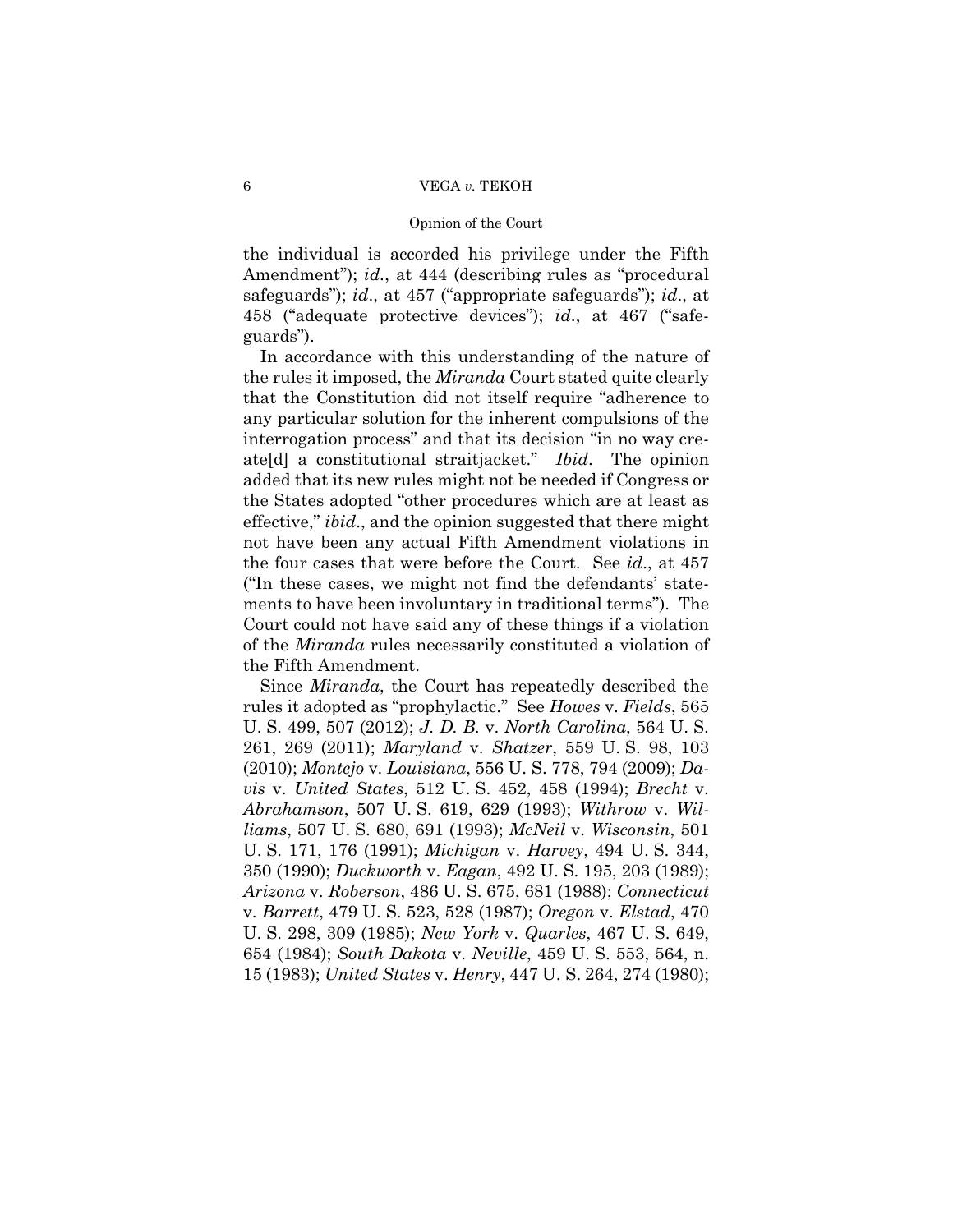*North Carolina* v. *Butler*, 441 U. S. 369, 374 (1979); *Brown*  v. *Illinois*, 422 U. S. 590, 600 (1975); *Michigan* v. *Tucker*, 417 U. S., at 439; and *Michigan* v. *Payne*, 412 U. S. 47, 53 (1973).2

# $\overline{C}$

After *Miranda* was handed down, the Court engaged in the process of charting the dimensions of these new prophylactic rules. As we would later spell out, this process entailed a weighing of the benefits and costs of any clarification of the rules' scope. See *Shatzer*, 559 U. S., at 106 ("A judicially crafted rule is 'justified only by reference to its prophylactic purpose,' . . . and applies only where its benefits outweigh its costs").

 Some post-*Miranda* decisions found that the balance of interests justified restrictions that would not have been possible if *Miranda* represented an explanation of the meaning of the Fifth Amendment right as opposed to a set of rules designed to protect that right. For example, in *Harris* v. *New York*, 401 U. S. 222, 224–226 (1971), the Court held that a statement obtained in violation of *Miranda*  could be used to impeach the testimony of a defendant, even though an involuntary statement obtained in violation of the Fifth Amendment could not have been employed in this way. See *Mincey* v. *Arizona*, 437 U. S. 385, 398 (1978)

<sup>&</sup>lt;sup>2</sup>Tekoh cites *Orozco* v. *Texas*, 394 U. S. 324 (1969), which characterized the admission of an unwarned statement in the prosecutor's case-in-chief as a "flat violation of the Self-Incrimination Clause of the Fifth Amendment *as construed in Miranda*." *Id.,* at 326 (emphasis added); Brief for Respondent 21, 29. But the Court made this assertion in a three-paragraph opinion without any additional analysis, and did not purport to go beyond *Miranda*, which, as we have explained, does not support the proposition that a *Miranda* violation equates to a Fifth Amendment violation. See *Orozco,* 394 U. S., at 327 ("We do not . . . expand or extend to the slightest extent our *Miranda* decision"). Likewise, the decision predates the subsequent case law defining the scope of the *Miranda* rules. See *infra*, this page and 8–11.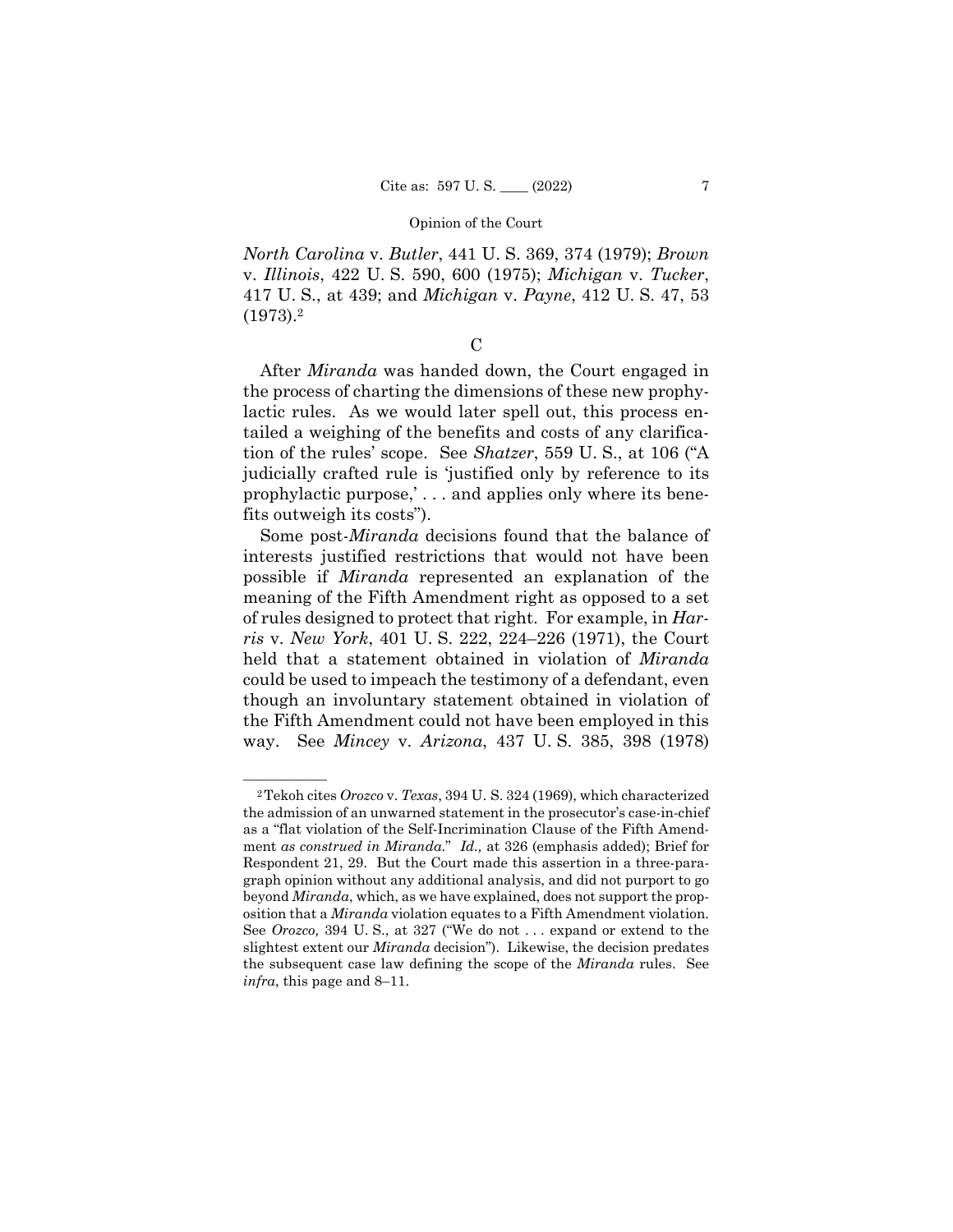# 8 VEGA *v.* TEKOH

### Opinion of the Court

("[A]ny criminal trial use against a defendant of his involuntary statement is a denial of due process of law" (emphasis deleted)). Engaging in the process we described in *Shatzer*, the *Harris* Court considered the benefits of forbidding impeachment but dismissed "the speculative possibility" that this would discourage "impermissible police conduct," and on the other side of the scale, it feared that barring impeachment would turn *Miranda* into "a license to use perjury by way of a defense." 401 U. S., at 225–226.

 to be inapplicable. See 417 U. S., at 445–446. Instead, the A similar analysis was used in *Michigan* v. *Tucker*, 417 U. S. 443, 450–452, n. 26 (1974), where the Court held that the "fruits" of an un-*Mirandized* statement can be admitted. The Court noted that "the 'fruits' of police conduct which actually infringe[s]" a defendant's constitutional rights must be suppressed. *Id*., at 445; see also *Wong Sun*  v. *United States*, 371 U. S. 471 (1963) (applying the rule in the context of a Fourth Amendment violation). But the Court distinguished police conduct that "abridge[s] [a person's] constitutional privilege against compulsory selfincrimination" from conduct that "depart[s] only from the prophylactic standards later laid down by this Court in *Miranda* to safeguard that privilege." 417 U. S., at 445–446. Because there had been only a *Miranda* violation in that case, the *Wong Sun* rule of automatic exclusion was found Court asked whether the *Miranda* rules' prophylactic purposes justified the exclusion of the fruits of the violation, and after "balancing the interests involved," it held that exclusion was not required. 417 U. S., at 447–452.

In *New York* v. *Quarles*, 467 U. S. 649, 654–657 (1984), the Court held that statements obtained in violation of *Miranda* need not be suppressed when the questioning is conducted to address an ongoing "public safety" concern. The Court reasoned that *Miranda* warnings are "'not themselves rights protected by the Constitution'" and that "the need for answers to questions in a situation posing a threat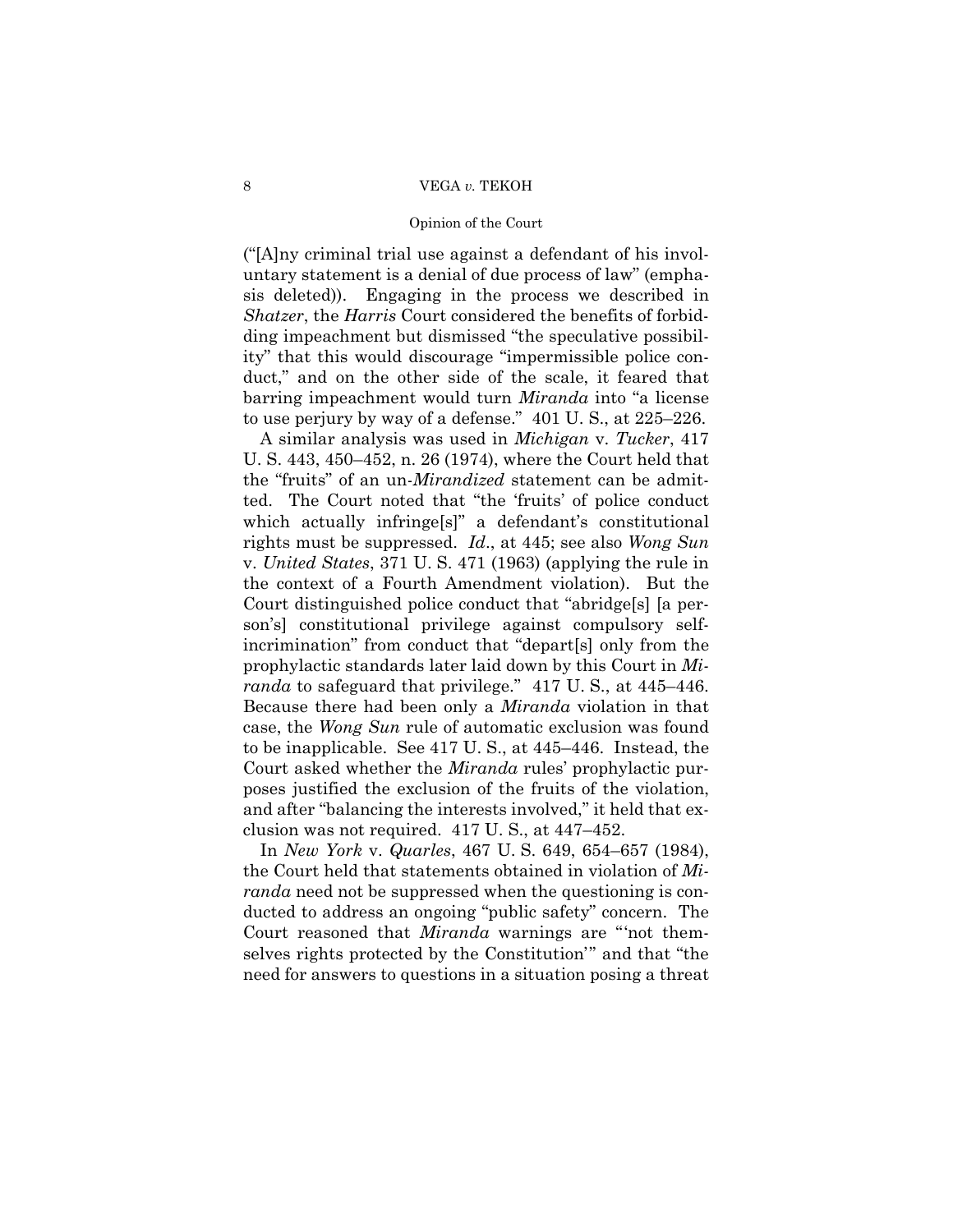to the public safety outweigh[ed] the need for the prophylactic rule." 467 U. S., at 654, 657.

 fringement of the Fifth Amendment itself." <sup>3</sup>*Id.,* at 309. Finally, in *Elstad*, 470 U. S. 298, the Court again distinguished between a constitutional violation and a violation of *Miranda*. In that case, a suspect in custody was initially questioned without receiving a *Miranda* warning, and the statements made at that time were suppressed. 470 U. S., at 301–302. But the suspect was later given *Miranda* warnings, chose to waive his *Miranda* rights, and signed a written confession. 470 U. S., at 301. Asked to decide whether this confession was admissible, the Court followed the reasoning in *Tucker* and again held that the fruit-of-thepoisonous-tree rule that applies to constitutional violations does not apply to violations of *Miranda*. 470 U. S., at 306– 309, 318. The Court refused to exclude the signed confession and emphasized that an officer's error "in administering the prophylactic *Miranda* procedures . . . should not breed the same irremediable consequences as police in-

<sup>&</sup>lt;sup>3</sup>Two other decisions fall into this same category, but in both there was no opinion of the Court. In *Chavez* v. *Martinez*, 538 U. S. 760 (2003), the suspect gave an un-*Mirandized* statement while in custody but was never charged with a crime. The Court held that the suspect could not bring a 42 U. S. C. §1983 claim against the officer who questioned him, and Justice Souter, who cast the necessary fifth vote on the issue, reached that conclusion based on "a realistic assessment of costs and risks" of "expand[ing] protection of the privilege against compelled selfincrimination to the point of the civil liability" at issue. 538 U. S., at 778–779 (opinion concurring in judgment).

In *United States* v. *Patane*, 542 U. S. 630 (2004), the Court once again held that *Miranda* does not require the suppression of the fruits of a un-*Mirandized* statement made during custodial questioning, and two of the five Justices in the majority engaged in the same type of balancing that was used in *Michigan* v. *Tucker*, 417 U. S. 433 (1974), and *Elstad*. See *Patane*, 542 U. S., at 644–645 (Kennedy, J., concurring in judgment); see also *id.,* at 641–644 (plurality opinion).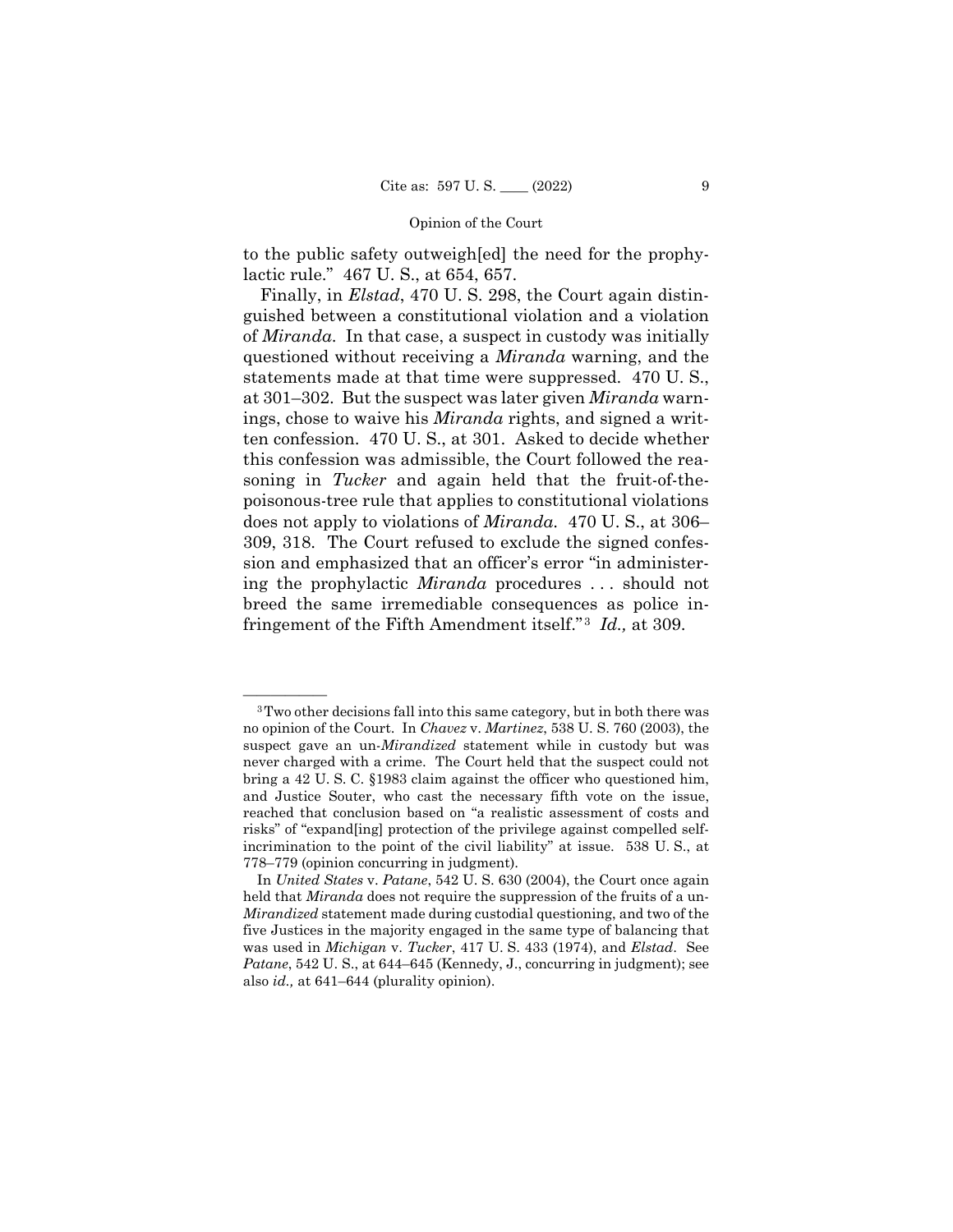It is hard to see how these decisions could stand if a violation of *Miranda* constituted a violation of the Fifth Amendment.

D

While these decisions imposed limits on *Miranda*'s prophylactic rules, other decisions found that the balance of interests called for expansion. In *Doyle* v. *Ohio*, 426 U. S. 610, 617–619 (1976), the Court held that silence following a *Miranda* warning cannot be used to impeach. The Court acknowledged that *Miranda* warnings are "prophylactic," 426 U. S., at 617, and it recognized the prosecution's need to test a defendant's exculpatory story through crossexamination, *id.,* at 616–618. But it found that allowing the use of post-warning silence would undermine the warnings' implicit promise that silence would not be used to convict. *Id.,* at 618.

 Similarly, in *Roberson*, 486 U. S., at 682, the Court held that a suspect's post-warning request for counsel with respect to one offense barred later interrogation without counsel regarding a different offense. Describing the *Miranda* rules as "prophylactic protections," 486 U. S., at 681, the Court concluded that both law enforcement and criminal defendants would benefit from a bright-line, *id.,* at 681– 682.

 Finally, in *Withrow* v. *Williams*, 507 U. S. 680, the Court rejected an attempt to restrict *Miranda*'s application in collateral proceedings based on the reasoning in *Stone* v. *Powell*, 428 U. S. 465 (1976). In *Stone*, the Court had held that a defendant who has had a full and fair opportunity to seek suppression of evidence allegedly seized in violation of the Fourth Amendment may not obtain federal habeas relief on that ground, *id*., at 494–495, and in *Withrow*, a state prison warden argued that a similar rule should apply to a habeas petitioner who had been given an opportunity to litigate a *Miranda* claim at trial, see 507 U. S., at 688–690. Once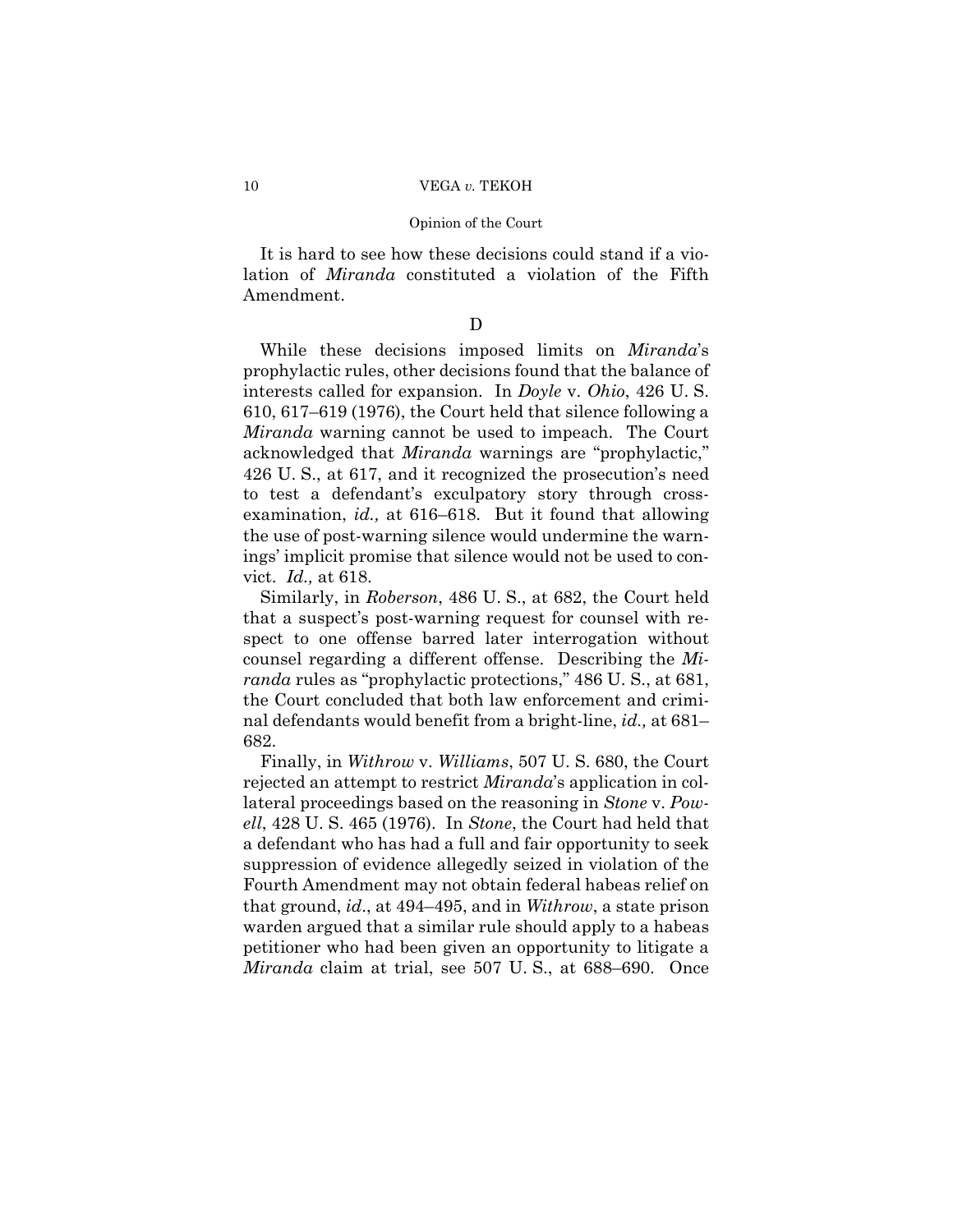again acknowledging that *Miranda* adopted prophylactic rules, the Court balanced the competing interests and found that the costs of adopting the warden's argument outweighed any benefits. On the cost side, the Court noted that enforcing *Miranda* "safeguards 'a fundamental *trial*  right" and furthers "the correct ascertainment of guilt" at trial. 507 U. S.*,* at 691–692. And on the other side, the Court found that the adoption of a *Stone*-like rule "would not significantly benefit the federal courts in their exercise of habeas jurisdiction, or advance the cause of federalism in any substantial way." 507 U. S., at 693.

Thus, all the post-*Miranda* cases we have discussed acknowledged the prophylactic nature of the *Miranda* rules and engaged in cost-benefit analysis to define the scope of these prophylactic rules.

E

 530 U. S. 428, did not upset the firmly established prior un-Contrary to the decision below and Tekoh's argument here, see Brief for Respondent 24, our decision in *Dickerson*, derstanding of *Miranda* as a prophylactic decision. *Dickerson* involved a federal statute, 18 U. S. C. §3501, that effectively overruled *Miranda* by making the admissibility of a statement given during custodial interrogation turn solely on whether it was made voluntarily. 530 U. S., at 431–432. The Court held that Congress could not abrogate *Miranda*  by statute because *Miranda* was a "constitutional decision" that adopted a "constitutional rule," 530 U. S., at 438–439, and the Court noted that these rules could not have been made applicable to the States if it did not have that status, see *ibid*.

At the same time, however, the Court made it clear that it was not equating a violation of the *Miranda* rules with an outright Fifth Amendment violation. For one thing, it reiterated *Miranda*'s observation that "the Constitution would not preclude legislative solutions that differed from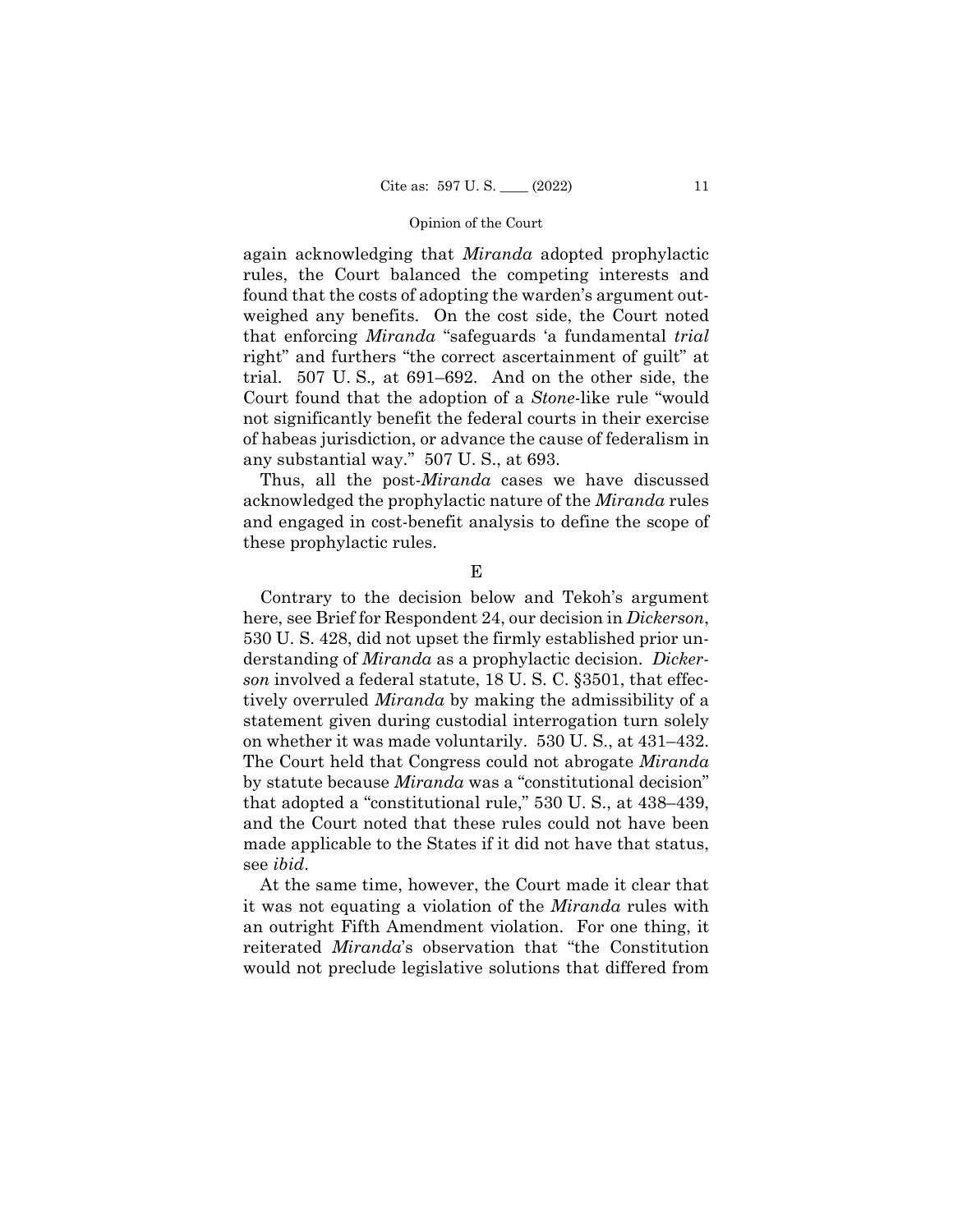# 12 VEGA *v.* TEKOH

### Opinion of the Court

the prescribed *Miranda* warnings but which were 'at least as effective in apprising accused persons'" of their rights. 530 U. S., at 440 (quoting *Miranda*, 384 U. S., at 467).

Even more to the point, the Court rejected the dissent's argument that §3501 could not be held unconstitutional unless "*Miranda* warnings are required by the Constitution, in the sense that nothing else will suffice to satisfy constitutional requirements." 530 U. S., at 442. The Court's answer, in substance, was that the *Miranda* rules, though not an explication of the meaning of the Fifth Amendment right, are rules that are necessary to protect that right (at least until a better alternative is found and adopted). See 530 U. S., at 441–443. Thus, in the words of the *Dickerson*  Court, the *Miranda* rules are "constitutionally based" and have "constitutional underpinnings." 530 U.S., at 440, and n. 5. But the obvious point of these formulations was to avoid saying that a *Miranda* violation is the same as a violation of the Fifth Amendment right.

What all this boils down to is basically as follows. The *Miranda* rules are prophylactic rules that the Court found to be necessary to protect the Fifth Amendment right against compelled self-incrimination. In that sense, *Miranda* was a "constitutional decision" and it adopted a "constitutional rule" because the decision was based on the Court's judgment about what is required to safeguard that constitutional right. And when the Court adopts a constitutional prophylactic rule of this nature, *Dickerson* concluded, the rule has the status of a "La[w] of the United States" that is binding on the States under the Supremacy Clause 4 (as *Miranda* implicitly held, since three of the four decisions it reversed came from state court, 384 U. S., at 491–494, 497–499), and the rule cannot be altered by ordinary legislation.

<sup>&</sup>lt;sup>4</sup> U. S. Const., Art. VI, §2.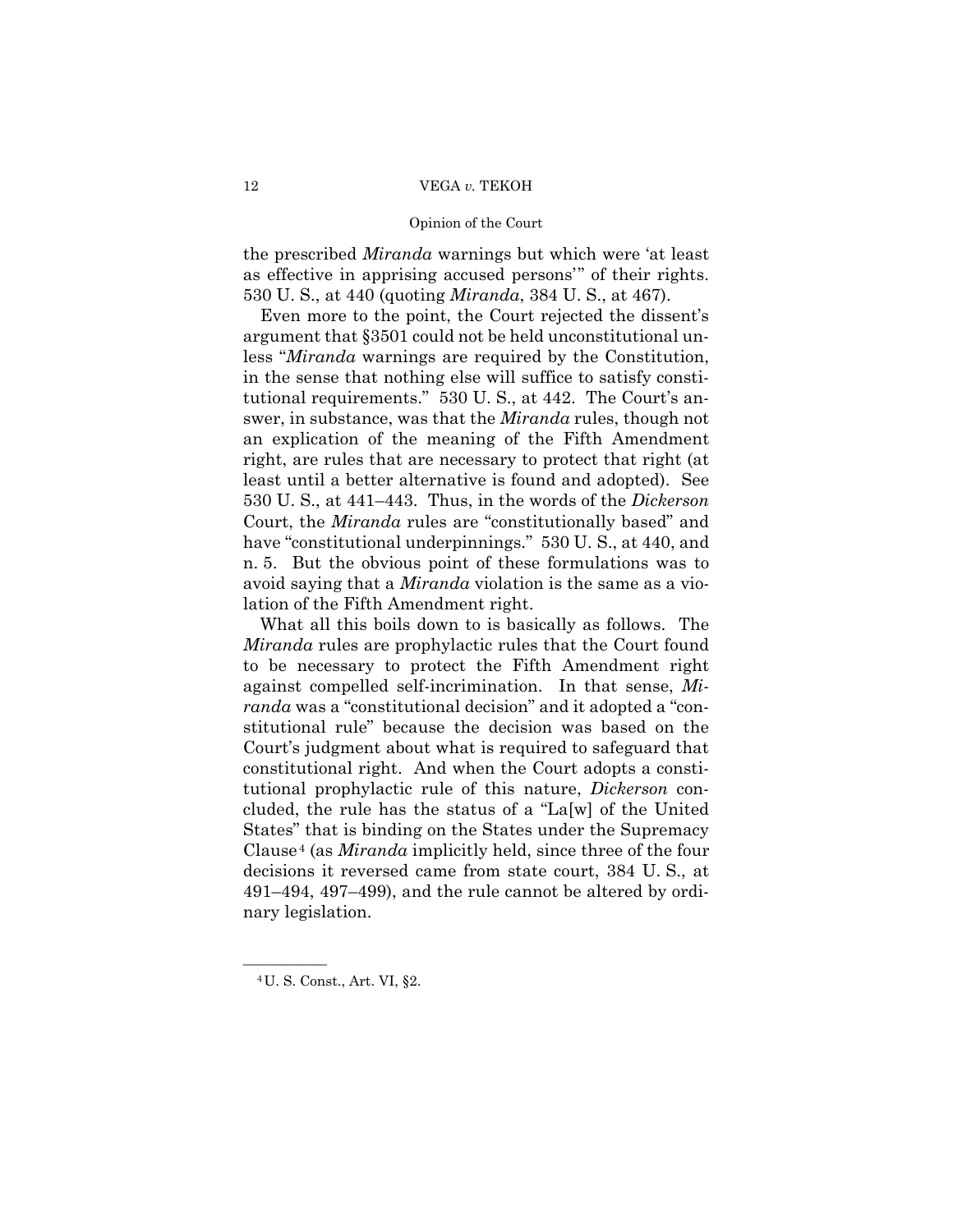This was a bold and controversial claim of authority,<sup>5</sup> but we do not think that *Dickerson* can be understood any other way without (1) taking the insupportable position that a *Miranda* violation is tantamount to a violation of the Fifth Amendment, (2) calling into question the prior decisions that were predicated on the proposition that a *Miranda* violation is not the same as a constitutional violation, and (3) excising from the United States Reports a mountain of statements describing the *Miranda* rules as prophylactic.

Subsequent cases confirm that *Dickerson* did not upend the Court's understanding of the *Miranda* rules as prophylactic. See, *e.g., supra,* at 6–7 (collecting post-*Dickerson*  cases).

In sum, a violation of *Miranda* does not necessarily constitute a violation of the Constitution, and therefore such a violation does not constitute "the deprivation of [a] right . . . secured by the Constitution." 42 U. S. C. §1983.

# III

This conclusion does not necessarily dictate reversal because a §1983 claim may also be based on "the deprivation of any rights, privileges, or immunities secured by the . . . *laws*." (Emphasis added.) It may thus be argued that the *Miranda* rules constitute federal "law" and that an abridgment of those rules can therefore provide the ground for a

<sup>&</sup>lt;sup>5</sup>Whether this Court has the authority to create constitutionally based prophylactic rules that bind both federal and state courts has been the subject of debate among jurists and commentators. See, *e.g*., *Dickerson*, 530 U. S., at 445–446, 457–461 (Scalia, J., joined by THOMAS, J., dissenting); D. Strauss, The Ubiquity of Prophylactic Rules, 55 U. Chi. L. Rev. 190 (1988); J. Grano, Prophylactic Rules in Criminal Procedure: A Question of Article III Legitimacy, 80 Nw. U. L. Rev. 100 (1985); H. Monaghan, Foreword: Constitutional Common Law, 89 Harv. L. Rev. 1 (1975). But that is what the Court did in *Miranda*, and we do not disturb that decision in any way. Rather, we accept it on its own terms, and for the purpose of deciding this case, we follow its rationale.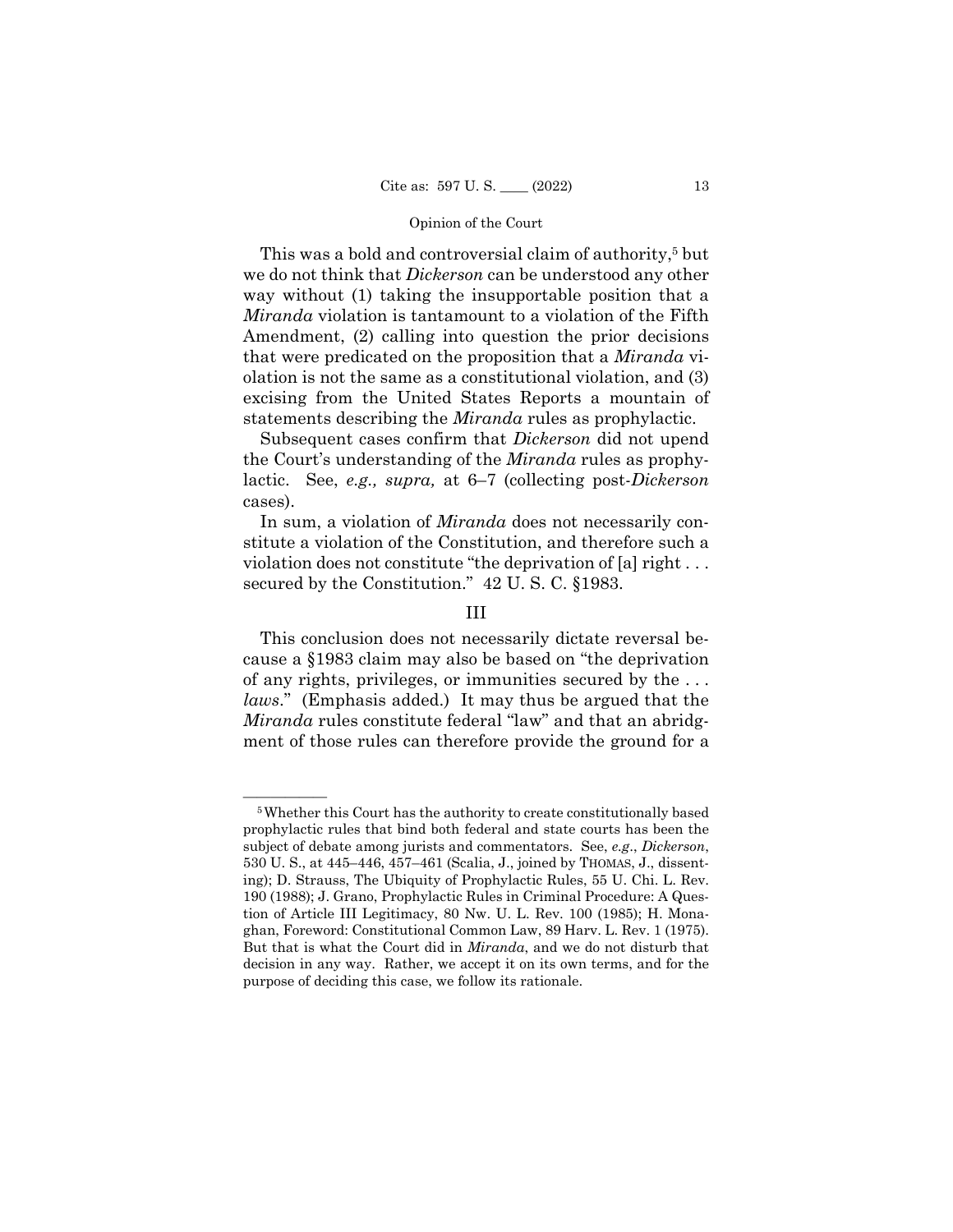§1983 claim. But whatever else may be said about this argument,6 it cannot succeed unless Tekoh can persuade us that this "law" should be expanded to include the right to sue for damages under §1983.

As we have noted, "[a] judicially crafted" prophylactic rule should apply "only where its benefits outweigh its costs," *Shatzer*, 559 U. S., at 106, and here, while the benefits of permitting the assertion of *Miranda* claims under §1983 would be slight, the costs would be substantial.

*Miranda* rests on a pragmatic judgment about what is needed to stop the violation at trial of the Fifth Amendment right against compelled self-incrimination. That prophylactic purpose is served by the suppression at trial of state-

 $\overline{\hspace{1cm}}$  6 "[Section] 1983 does not provide an avenue for relief every time a state actor violates a federal law." *Rancho Palos Verdes* v. *Abrams*, 544 U. S. remedy for a newly created right." *Id.,* at 120 (quoting *Blessing* v. *Free-*113, 119 (2005). If a §1983 plaintiff demonstrates that the federal statute "creates an individually enforceable right in the class of beneficiaries to which he belongs," this gives rise to " 'a rebuttable presumption that the right is enforceable under §1983," and "[t]he defendant may defeat this presumption by demonstrating that Congress did not intend that *stone*, 520 U. S. 329, 341 (1997)). In this case, the "law" that could confer the right in question is not a statute but judicially created prophylactic rules. It could be argued that a judicially created prophylactic rule cannot be the basis for a §1983 suit, but we need not decide that question because, assuming that such rules can provide the basis for a §1983 claim, we would be led back to a question that is very much like the one discussed *supra*, at 7–11, namely, whether the benefits of allowing such a claim outweigh the costs.

The dissent, by contrast, would apparently hold that a prophylactic rule crafted by the Judiciary to protect a constitutional right, unlike a statute that confers a personal right, is always cognizable under §1983. There is no sound reason to give this preferred status to such prophylactic rules. The dissent contends that the *Miranda* rules merit this special treatment because they are "secured by" the Constitution, see *post*, at 5– 6, but in fact, as we have shown, those rules differ from the right secured by the Fifth Amendment and are instead secured for prophylactic reasons by decisions of this Court.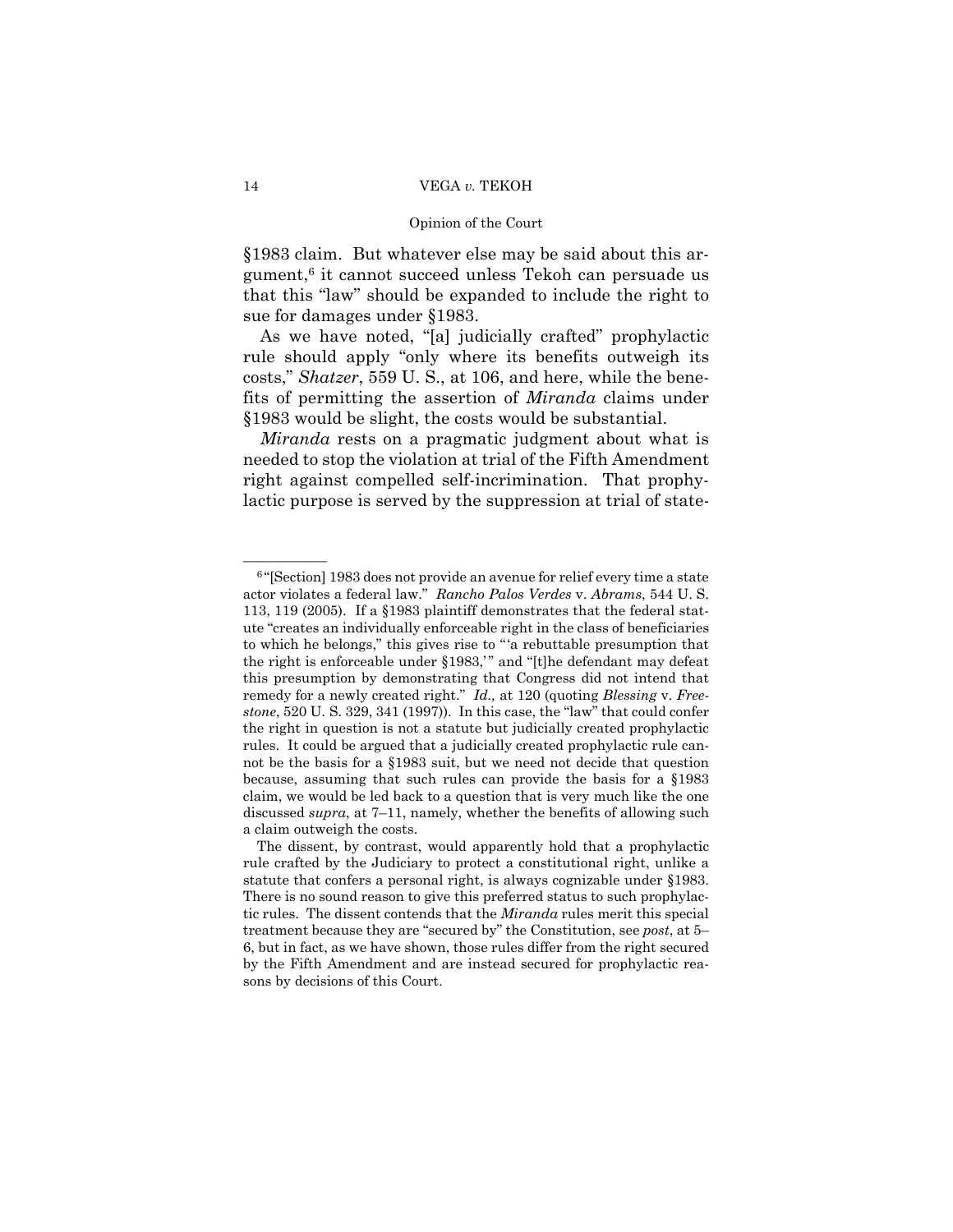ments obtained in violation of *Miranda* and by the application of that decision in other recognized contexts. Allowing the victim of a *Miranda* violation to sue a police officer for damages under §1983 would have little additional deterrent value, and permitting such claims would cause many problems.

Allowing a claim like Tekoh's would disserve "judicial economy," *Parklane Hosiery Co.* v. *Shore*, 439 U. S. 322, 326 (1979), by requiring a federal judge or jury to adjudicate a factual question (whether Tekoh was in custody when questioned) that had already been decided by a state court. This re-adjudication would not only be wasteful; it would undercut the "'strong judicial policy against the creation of two conflicting resolutions'" based on the same set of facts. *Heck* v. *Humphrey*, 512 U. S. 477, 484 (1994). And it could produce "unnecessary friction" between the federal and state court systems by requiring the federal court entertaining the §1983 claim to pass judgment on legal and factual issues already settled in state court. See *Preiser* v. *Rodriguez*, 411 U. S. 475, 490–491 (1973).

Allowing §1983 suits based on *Miranda* claims could also present many procedural issues, such as whether a federal court considering a §1983 claim would owe any deference to a trial court's factual findings; whether forfeiture and plain error rules carry over from the criminal trial; whether harmless-error rules apply; and whether civil damages are available in instances where the unwarned statement had no impact on the outcome of the criminal case.

We therefore refuse to extend *Miranda* in the way Tekoh requests. *Miranda*, *Dickerson*, and the other cases in that line provide sufficient protection for the Fifth Amendment right against compelled self-incrimination. "The identification of a *Miranda* violation and its consequences . . . ought to be determined at trial." *Chavez* v. *Martinez*, 538 U. S. 760, 790 (2003) (Kennedy, J., concurring in part and dissenting in part). And except in unusual circumstances, the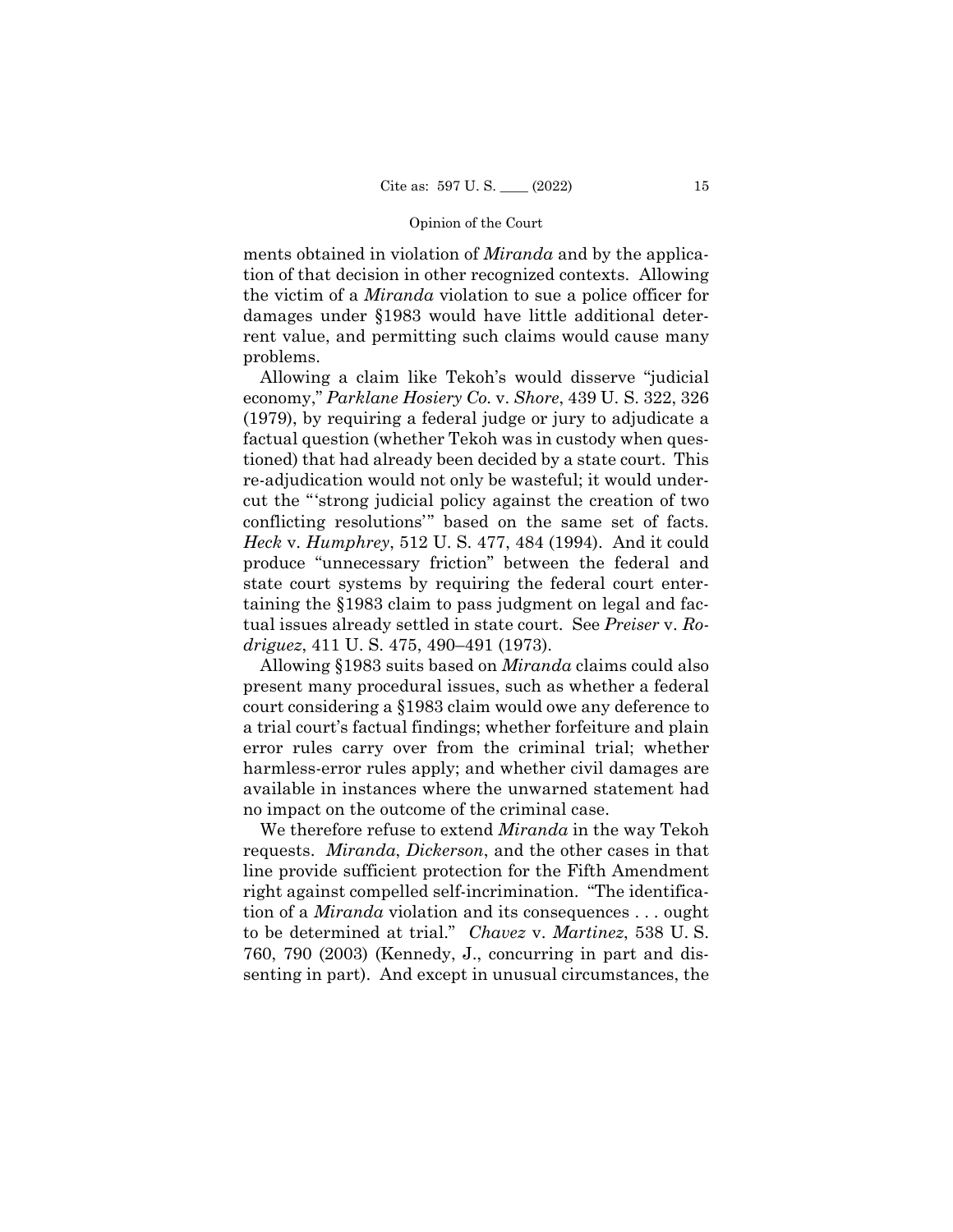and sufficient remedy." *Ibid.*  "exclusion of unwarned statements" should be "a complete

\* \* \*

Because a violation of *Miranda* is not itself a violation of the Fifth Amendment, and because we see no justification for expanding *Miranda* to confer a right to sue under §1983, the judgment of the Court of Appeals is reversed, and the case is remanded for further proceedings consistent with this opinion.

*It is so ordered.*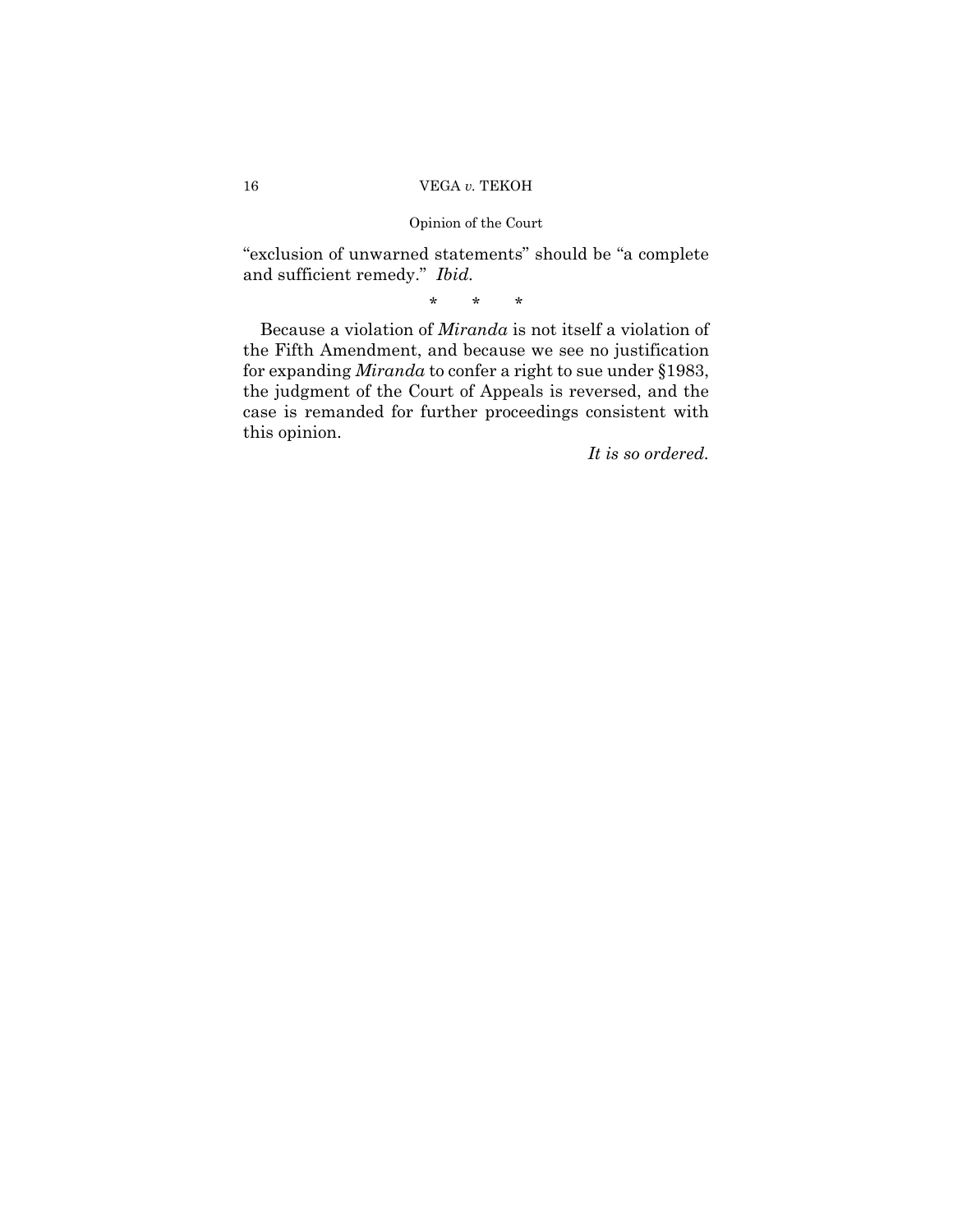# $\frac{1}{2}$  , where  $\frac{1}{2}$ **SUPREME COURT OF THE UNITED STATES**

## $\frac{1}{2}$  ,  $\frac{1}{2}$  ,  $\frac{1}{2}$  ,  $\frac{1}{2}$  ,  $\frac{1}{2}$  ,  $\frac{1}{2}$ No. 21–499

# CARLOS VEGA, PETITIONER *v.* TERENCE B. TEKOH

# ON WRIT OF CERTIORARI TO THE UNITED STATES COURT OF APPEALS FOR THE NINTH CIRCUIT

[June 23, 2022]

JUSTICE KAGAN, with whom JUSTICE BREYER and JUSTICE SOTOMAYOR join, dissenting.

The Court's decision in *Miranda* v. *Arizona*, 384 U. S. 436 (1966), affords well-known protections to suspects who are interrogated by police while in custody. Those protections derive from the Constitution: *Dickerson* v. *United States*  tells us in no uncertain terms that *Miranda* is a "constitutional rule." 530 U. S. 428, 444 (2000). And that rule grants a corresponding right: If police fail to provide the *Miranda*  warnings to a suspect before interrogating him, then he is generally entitled to have any resulting confession excluded from his trial. See 384 U. S., at 478–479. From those facts, only one conclusion can follow—that *Miranda*'s protections are a "right[]" "secured by the Constitution" under the federal civil rights statute. Rev. Stat. §1979, 42 U. S. C. §1983. Yet the Court today says otherwise. It holds that *Miranda*  is not a constitutional right enforceable through a §1983 suit. And so it prevents individuals from obtaining any redress when police violate their rights under *Miranda*. I respectfully dissent.

 otherwise do so freely." *Id.*, at 467. And so *Miranda* found *Miranda* responded to problems stemming from the interrogation of suspects "incommunicado" and "in a policedominated atmosphere." *Miranda*, 384 U. S., at 445. In such an environment, *Miranda* said, there are "pressures" which may "compel [a suspect] to speak where he would not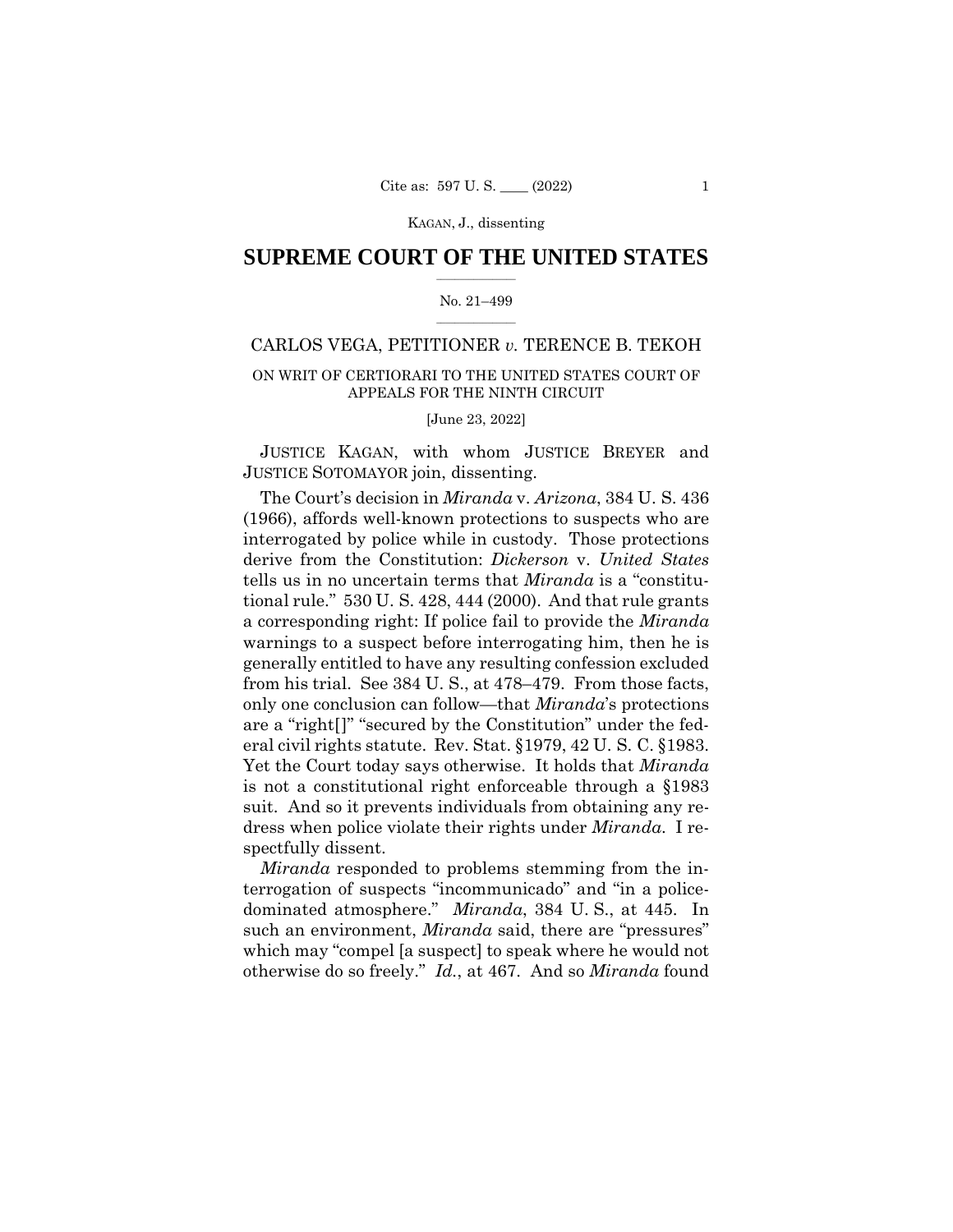pelled to incriminate himself." *Id.*, at 439*. Miranda* set out a "necessity for procedures which assure that the individual is accorded his" Fifth Amendment privilege "not to be comprotocols (including the now-familiar warnings) that would safeguard the constitutional privilege against self-incrimination. See *id.*, at 478–479. And *Miranda* held that if police failed to follow those requirements (without substituting equally effective ones), the prosecution could not use at trial a statement obtained from the interrogation. See *id.*, at 479.

 the judiciary to enforce. *Id.*, at 449; see *id.*, at 447, and n. 7. The question in this case is whether *Miranda*'s protections are a "right[]" that is "secured by the Constitution" within the meaning of §1983. If the answer is yes, then a person may sue a state actor who deprives him of the right. In past cases, the Court has given a broad construction to §1983's broad language. See, *e.g.*, *Dennis* v. *Higgins*, 498 U. S. 439, 443 (1991). Under §1983 (as elsewhere), a "right[]" is anything that creates specific "obligations binding on [a] governmental unit" that an individual may ask And the phrase "secured by the Constitution" also has a capacious meaning. It refers to any right that is "protect[ed] or ma[de] certain" by the country's foundational charter. *Hague* v. *Committee for Industrial Organization*, 307 U. S. 496, 527 (1939) (opinion of Stone, J.) (internal quotation marks omitted).

 *Dickerson* says so. *Dickerson* tells us again and again that Begin with whether *Miranda* is "secured by the Constitution." We know that it is, because the Court's decision in *Miranda* is a "constitutional rule." 530 U. S., at 444. It is a "constitutional decision" that sets forth "'concrete constitutional guidelines.'" *Id.*, at 432, 435 (quoting *Miranda*, 384 U. S., at 442). *Miranda* "is constitutionally based"; or again, it has a "constitutional basis." 530 U. S., at 439, n. 3, 440. It is "of constitutional origin"; it has "constitutional underpinnings." *Id.*, at 439, n. 3, 440, n. 5. And—one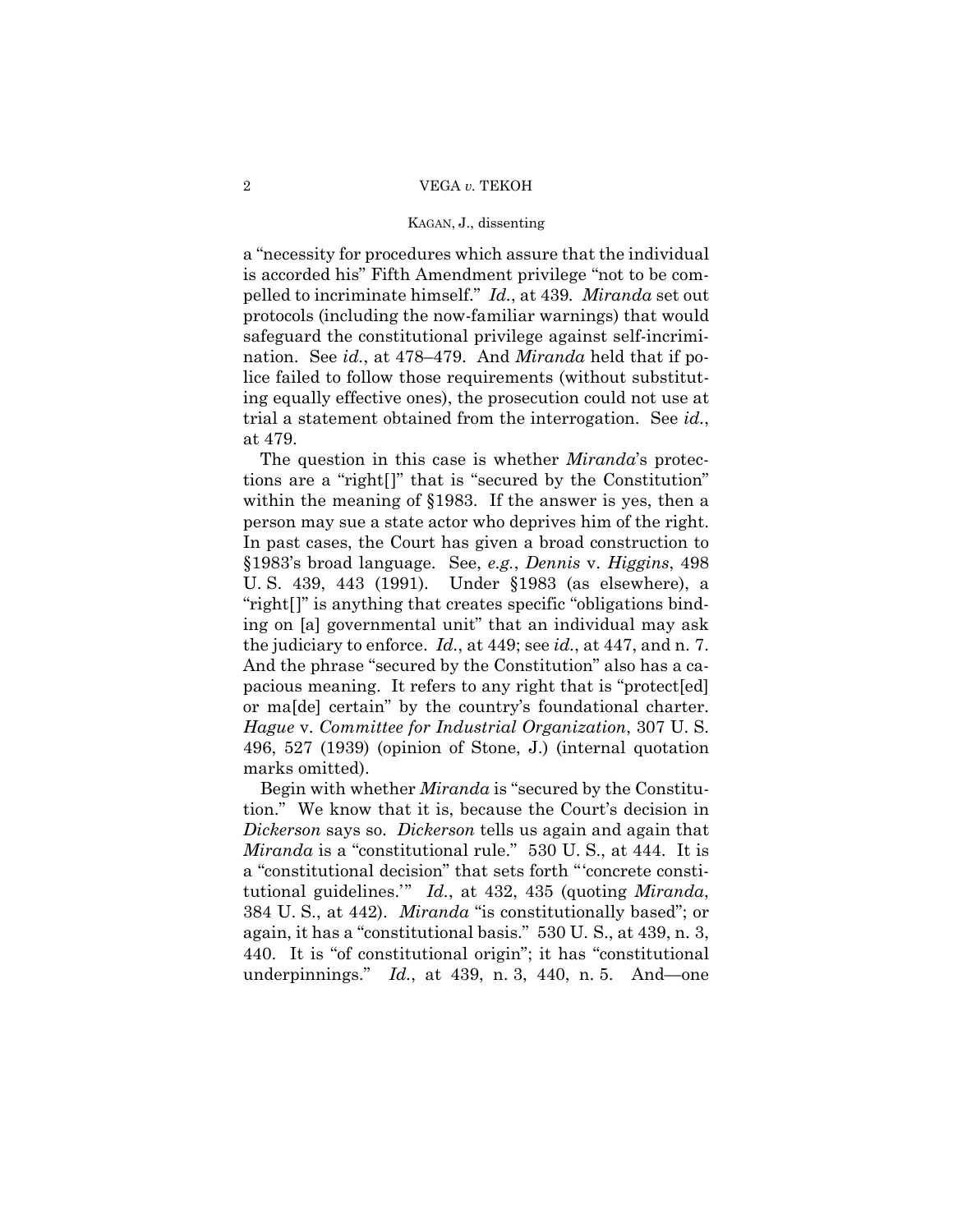more—*Miranda* sets a "constitutional minimum." 530 U. S., at 442. Over and over, *Dickerson* labels *Miranda* a rule stemming from the Constitution.

*Dickerson* also makes plain that *Miranda* has all the substance of a constitutional rule—including that it cannot be "abrogate[d]" by any "legislation." *Miranda*, 384 U. S., at 491; see *Dickerson*, 530 U. S., at 437. In *Dickerson*, the Court considered a federal statute whose obvious purpose was to override *Miranda*. *Dickerson* held that *Miranda* is a "constitutional decision" that cannot be "overruled by" any "Act of Congress." 530 U. S., at 432. To be sure, Congress may devise "legislative solutions that differ[] from the prescribed *Miranda* warnings," but only if those solutions are "'at least as effective.'" *Id.*, at 440 (quoting *Miranda*, 384 U. S., at 467). *Dickerson* therefore instructs (as noted above) that *Miranda* sets a "constitutional minimum." 530 U. S., at 442. No statute may provide lesser protection than that baseline.\*

And *Dickerson* makes clear that the constitutional substance of *Miranda* does not end there. Rules arising from "the United States Constitution" are applicable in statecourt proceedings, but non-constitutional rules are not. See 530 U. S., at 438 (explaining that the Court "do[es] not hold a supervisory power over the courts of the several States"). Too, constitutional rules are enforceable in federal-court habeas proceedings, where a prisoner is entitled to claim he "is in custody in violation of the Constitution." 28 U. S. C.

——————

<sup>\*</sup>Other constitutional rules, like *Miranda*, leave room for States to experiment with procedures, so long as the procedures satisfy the constitutionally mandated baseline. See *County of Riverside* v. *McLaughlin*, 500 U. S. 44, 58 (1991) (States may adopt different procedures for providing probable-cause determinations for persons arrested without a warrant, so long as those determinations are made promptly); *Smith* v. *Robbins*, 528 U. S. 259, 276–277 (2000) (States may adopt different procedures to ensure effective appellate review for indigent defendants' claims, "so long as [the State] reasonably ensures that an indigent's appeal will be resolved in a way that is related to the merit of that appeal").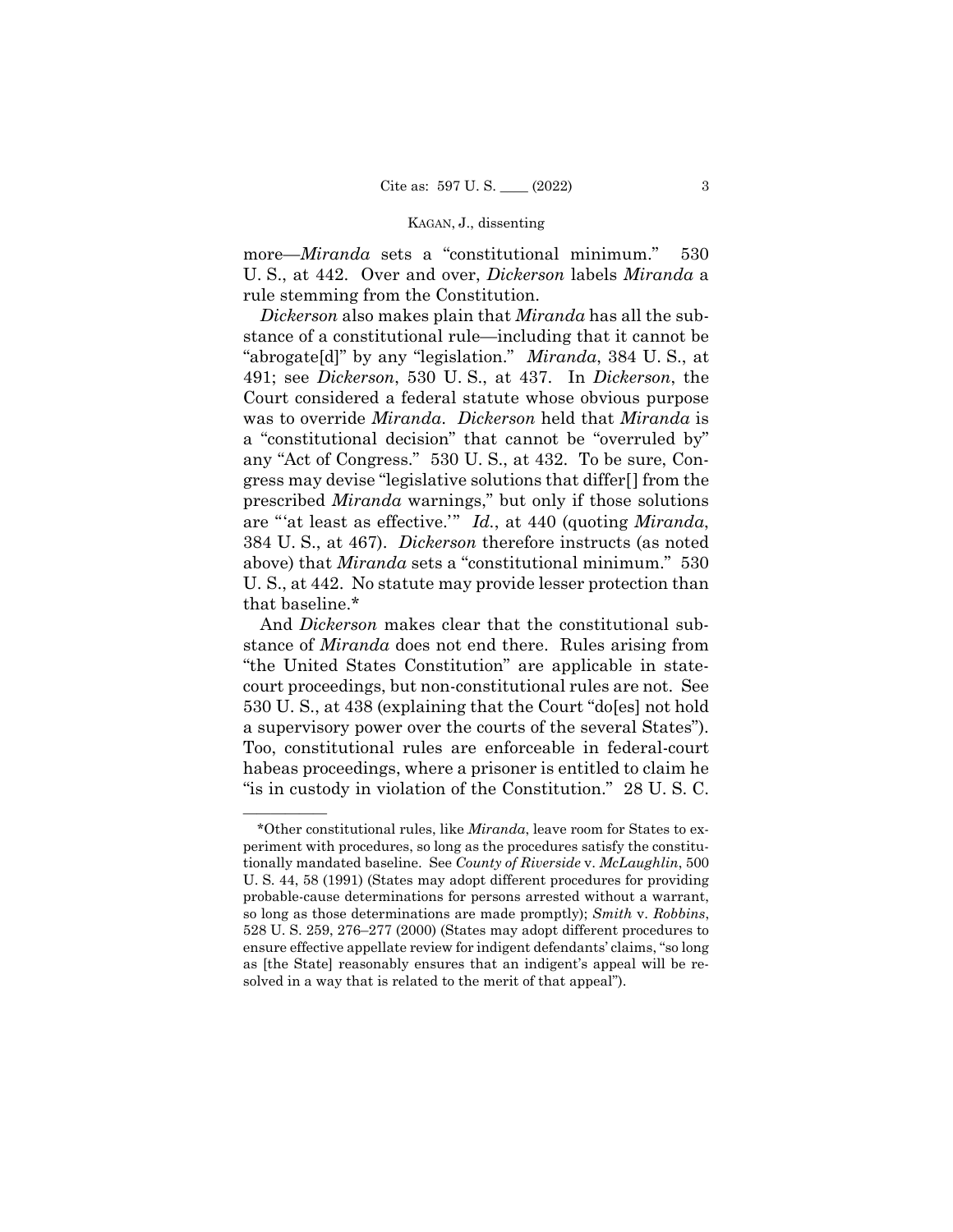§2254(a). *Miranda* checks both boxes. The Court has "consistently applied *Miranda*'s rule to prosecutions arising in state courts." *Dickerson*, 530 U. S., at 438. And prisoners may claim *Miranda* violations in federal-court habeas proceedings. See 530 U. S., at 439, n. 3; *Thompson* v. *Keohane*, 516 U. S. 99, 107, n. 5 (1995). So *Dickerson* is unequivocal: *Miranda* is set in constitutional stone.

*Mirandized* statement. And we know how that right oper-*Miranda*'s constitutional rule gives suspects a correlative "right[]." §1983. Under *Miranda*, a suspect typically has a right to be tried without the prosecutor using his unates in the real world. Suppose a defendant standing trial was able to show the court that he gave an un-*Mirandized*  confession during a custodial interrogation. The court would have no choice but to exclude it from the prosecutor's case. As one judge below put it: "*Miranda* indisputably creates individual legal rights that are judicially enforceable. (Any prosecutor who doubts this can try to introduce an un-*Mirandized* confession and then watch what happens.)" *Tekoh* v. *County of Los Angeles*, 997 F. 3d 1260, 1263 (CA9 2021) (Miller, J., concurring in denial of rehearing en banc).

The majority basically agrees with everything I've just explained. It concurs that, per *Dickerson*, *Miranda*  "adopted a 'constitutional rule.'" *Ante*, at 11 (quoting *Dickerson*, 530 U. S., at 439); see *ante*, at 12. How could it not? That *Miranda* is a constitutional rule is what *Dickerson*  said (and said and said). The majority also agrees that *Miranda* "directed that statements obtained in violation of [its] rules may not be used by the prosecution in its case-inchief "—which is simply another way of saying that *Miranda* grants suspects a right to the exclusion of those statements from the prosecutor's case. *Ante*, at 5.

So how does the majority hold that a violation of *Miranda*  is not a "deprivation of [a] right[]" "secured by the Constitution"? §1983. How does it agree with my premises, but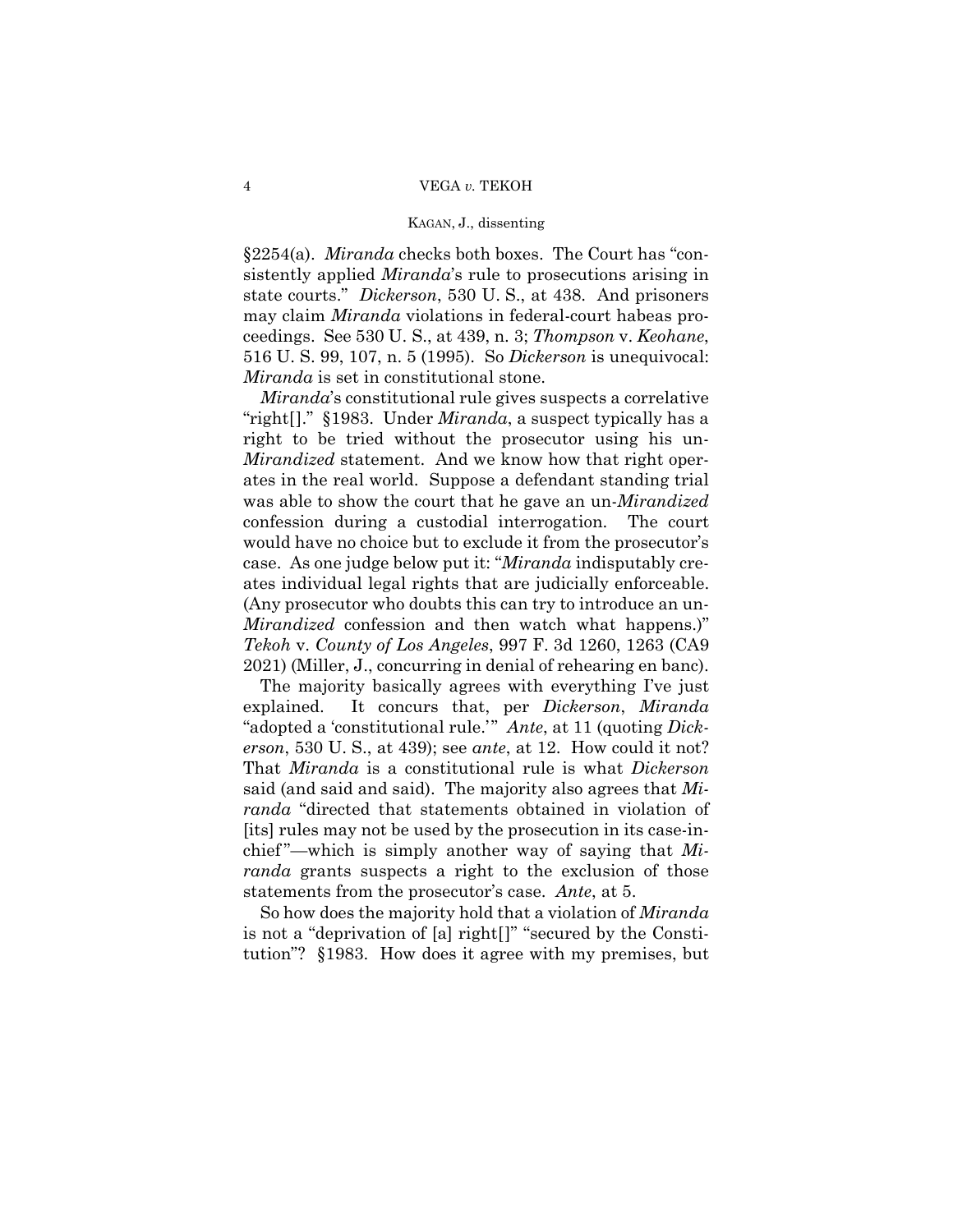lactic." *Ante*, at 13. The idea is that the Fifth Amendment  too. See *ante*, at 4–5. That is why, the majority says, the not my conclusion? The majority's argument is that "a violation of *Miranda* does not necessarily constitute a violation of the Constitution," because *Miranda*'s rules are "prophyprohibits the use only of statements obtained by compulsion, whereas *Miranda* excludes non-compelled statements Court has been able to recognize exceptions permitting certain uses of un-*Mirandized* statements at trial (when it could not do so for compelled statements). See *ante*, at 7–9.

But none of that helps the majority's case. Let's assume, as the majority says, that *Miranda* extends beyond—in order to safeguard—the Fifth Amendment's core guarantee. Still, *Miranda* is enforceable through §1983. It remains a constitutional rule, as *Dickerson* held (and the majority agrees). And it grants the defendant a legally enforceable entitlement—in a word, a right—to have his confession excluded. So, to refer back to the language of §1983, *Miranda*  grants a "right[]" "secured by the Constitution." Whether that right to have evidence excluded safeguards a yet deeper constitutional commitment makes no difference to §1983. The majority has no response to that point—except to repeat what our argument assumes already. See *ante*, at 14, n. 6 (describing *Miranda* as prophylactic).

Compare the majority's holding today to a prior decision, in which the Court "rejected [an] attempt[] to limit the types of constitutional rights that are encompassed within" §1983. *Dennis*, 498 U. S., at 445. There, the Court held that a plaintiff could sue under §1983 for a violation of the so-called dormant Commerce Clause, which safeguards interstate commerce. To the Court, it did not matter that the Commerce Clause might be viewed as "merely allocat<sup>[ing]</sup> power between the Federal and State Governments" over interstate commerce, rather than as "confer[ring] 'rights.'" *Id.*, at 447. Nor did it matter that the dormant Commerce Clause's protection is only "implied" by the constitutional